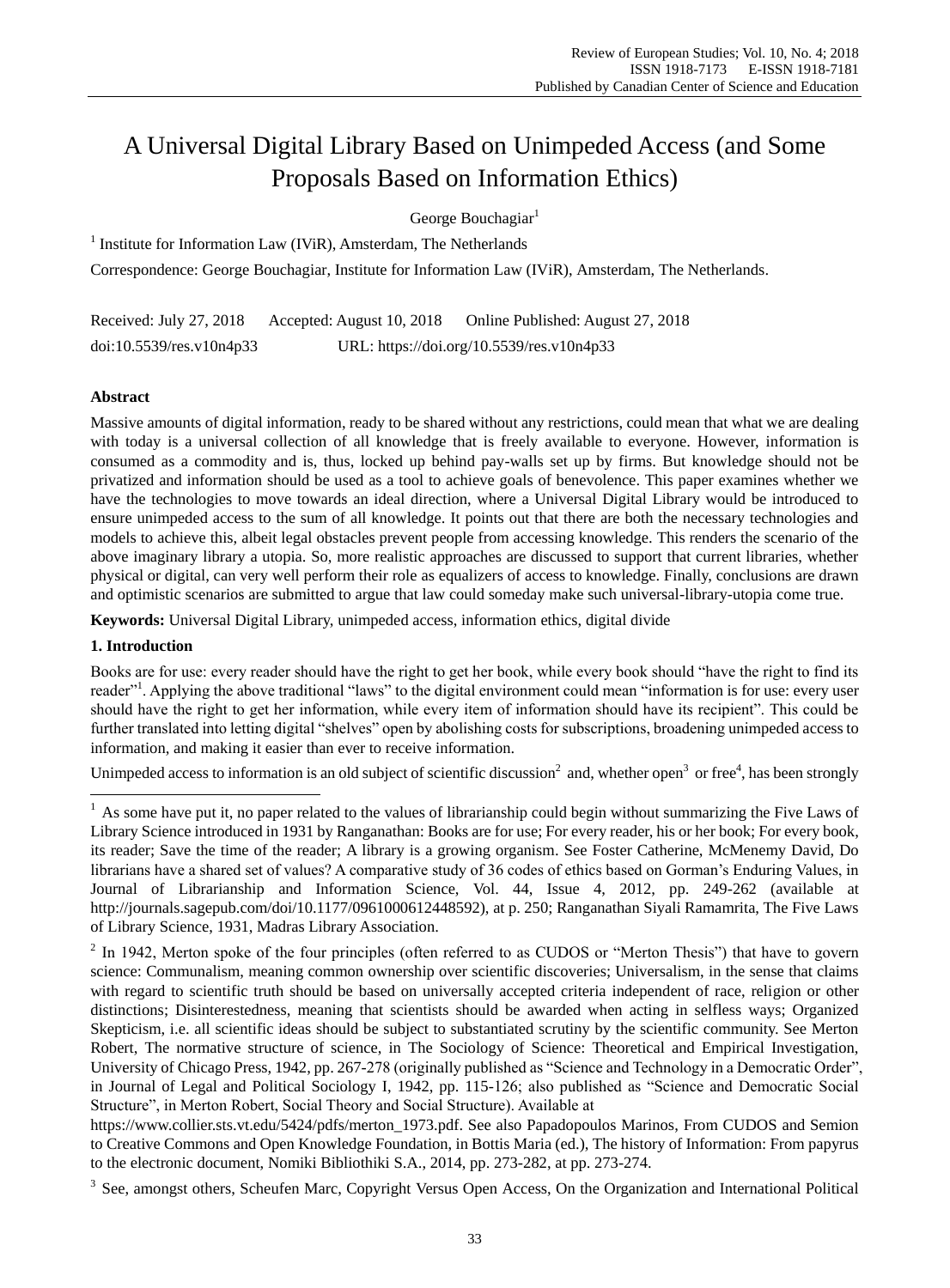supported not only by scholars but also by libraries<sup>5</sup>, society's last non-commercial meeting places<sup>6</sup>. Scholars have submitted several opinions on guiding principles and values of librarianship and most of them mention intellectual freedom, privacy, confidentiality, intellectual property<sup>7</sup> rights, neutrality, preservation of culture, and equity of access<sup>8</sup>.

Economy of Access to Scientific Knowledge, 2015, Springer International Publishing Switzerland. In accordance with the Budapest Open Access Initiative (BOAI), open access means free and unrestricted online availability of scientific literature. In this context, literature should be freely accessible, meaning that users should be enabled to read, download, copy, distribute, print, search, or use such literature for any purpose, without financial, legal, or technical barriers, other than those of gaining access to the Internet itself. See strategies recommended by BOAI, with regard to self-archiving and open-access journals, at http://www.budapestopenaccessinitiative.org/read. See also Guédon Jean-Claude, Open Access: Toward the Internet of the Mind, 2017, available at http://www.budapestopenaccessinitiative.org/boai15/Untitleddocument.docx. As some authors have observed, potential efficiency gains from open access and zero-profit ownership are greater as advances in technology reduce the costs of delivering information to consumers. Campbell James, Ownership and pricing of information: A model and application to open access, Information Economics and Policy, Vol. 33, 2015, pp. 29-42, at p. 29 (mentioning that "[…] *Information is overpriced and underused under both monopoly and zero-profit ownership, and underpriced and overused under open access* […] *However, as the costs fall towards zero, outcomes under zero-profit ownership and open access both tend towards the efficient level, and for-profit monopoly ownership is increasingly inefficient* […]").

<sup>4</sup> See Stallman Richard, Free software, Free society, Selected Essays of Richard M. Stallman, 2002, Free Software Foundation (edited by Joshua Gay). With regard to software, as Stallman points out, free use, processing and distribution shall mean free as in "freedom", not free as in "free beer". Stallman speaks of four freedoms: Freedom 0 that is the freedom to run the program for any purpose; Freedom 1, which refers to the freedom to study how the program works and adapt it to one's needs; Freedom 2 that means freedom to redistribute copies; Freedom 3, which is the freedom to improve the program for the benefit of the community. See Stallman Richard, id, at pp. 43, 165. As Stallman puts it, "[…] *If anything deserves reward, it is social contribution* […] *If programmers deserve to be rewarded for creating innovative products, by the same token they deserve to be punished if they restrict the use of these programs* […]" (Stallman Richard, id, at p. 38).

<sup>5</sup> Traditionally, a library is a place in which books, manuscripts, or literary and artistic materials are kept for use –but not for sale. See Warr Hanadashisha, Open Source Digital Library Software: A Literature Review, in Proceedings of the National Seminar on "Preservation and Conservation of Information Resources in Knowledge Society: Issues, Challenges and Trends", pp. 238-258, Manipur University, Canchipur, Imphal, March 3-4, 2009 (available at SSRN: https://ssrn.com/abstract=1639383 or http://dx.doi.org/10.2139/ssrn.1639383), at p. 238 (with further references). Today, a digital library can be understood as an environment that brings together "*collections, services, and people in support of the full life cycle of creation, dissemination, use, and preservation of data, information, and knowledge*". See Kapidakis Sarantos, Introduction to Digital Libraries, Disigma Ed., 2<sup>nd</sup> Edition, 2014, at p. 84 (with further references). See also Fogarty Vivianne, Libraries and Human Rights, Working Together to Reach Our Full Potential, in Perspectives on Libraries as Institutions of Human Rights and Social Justice (published online: 26 Feb 2016; pp. 71-90, available at https://doi.org/10.1108/S0065-283020160000041004), at p. 72 (mentioning that the library is a room full of resources that people can borrow or look at).

<sup>6</sup> Danish Agency for Libraries and Media, The Public Libraries in the Knowledge Society, Summary from the Committee on Public Libraries in the Knowledge Society, 2010, at p. 7 (available at https://slks.dk/fileadmin/publikationer/publikationer\_engelske/Reports/The\_public\_libraries\_in\_the\_knowledge\_society .\_Summary.pdf). As others have claimed, libraries symbolize society's best idea about itself. See Conner Matthew, The new university library: four case studies, Chicago, ALA Editions, 2014, at p. 148.

 $<sup>7</sup>$  Intellectual Property refers to intangible interests in commercially valuable products of the human intellect. See Garner</sup> Bryan, Black's Law Dictionary, 10<sup>th</sup> Edition, 2014, Thomson West. The interests are intangible, meaning that one does not possess intellectual property in the same way as one possesses tangible property, such as land or a chair. See Melamed Douglas, Picker Randal, Weiser Philip, Wood Diane, Antitrust Law and Trade Regulation, Cases and Materials,  $7<sup>th</sup>$ Edition, 2018, Foundation Press, at p. 891.

<sup>8</sup> Koehler C. Wallace, Hurych M. Jitka, Dole V. Wanda & Wall Joanna, Ethical Values of Information and Library Professionals, An expanded Analysis, Intl. Inform. & Libr. Rev. 2000, Vol. 32, pp. 485-507, at p. 486-487 (with further references), doi:10.1006/iilr.2000.0141, available at

https://www.sciencedirect.com/science/article/pii/S1057231700901413. See also Foster Catherine, McMenemy David, Do librarians have a shared set of values?, id; Sturges Paul, Remember the human: the first rule of netiquette, librarians

34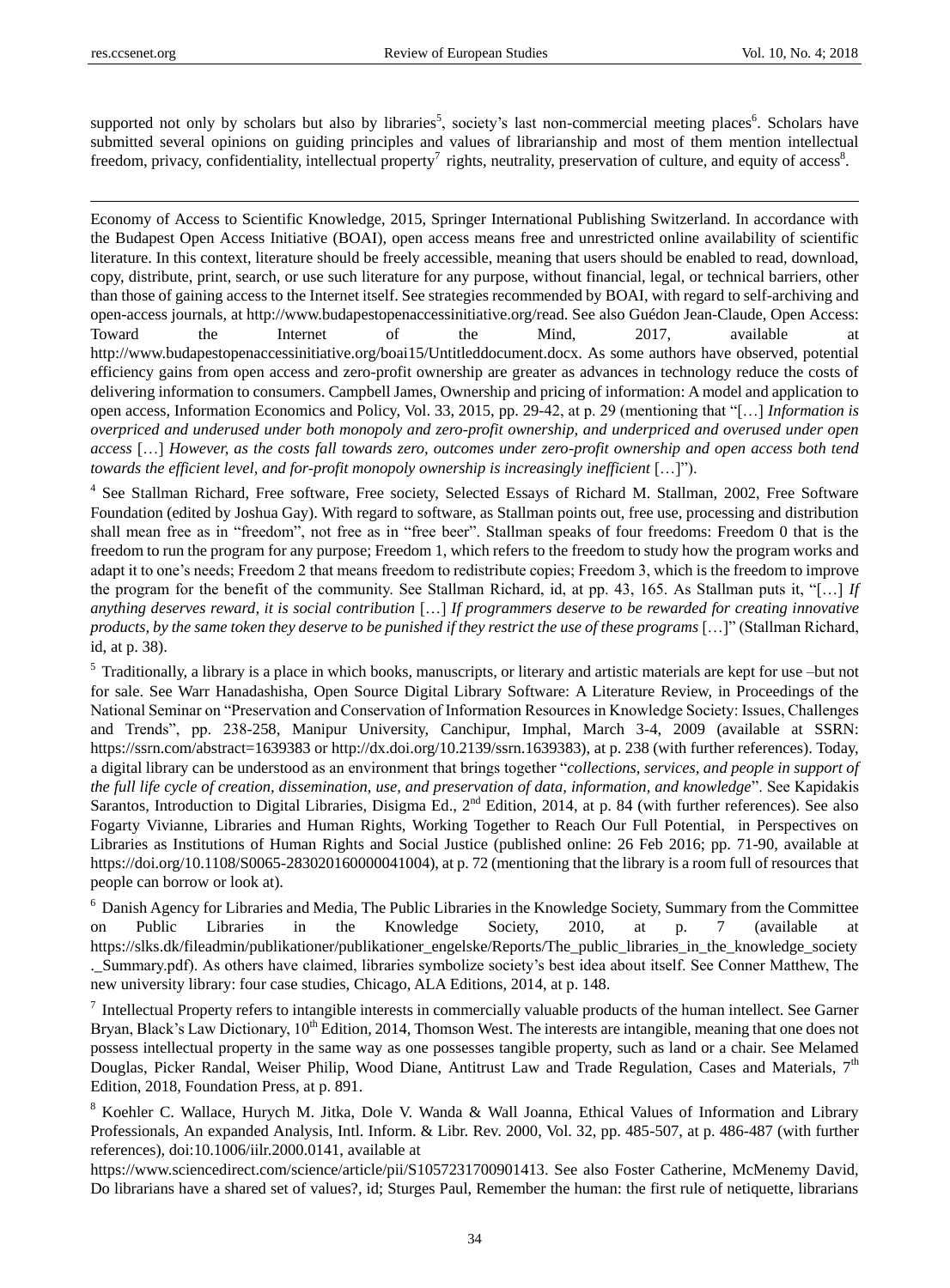Focusing on intellectual freedom, meaning the right of every individual to both seek and receive information from all points of view without restriction<sup>9</sup>, it would be fair to claim that, today, innumerous items of information are ready to be shared without any barriers. This has turned everyone into a "digital librarian" and, when everyone is a librarian<sup>10</sup>, then library is everywhere<sup>11</sup>. So, have we created a universal library, where information is freely available to anyone? Have we achieved the ideal goal of global information justice, where information technologies and knowledge are used to free humanity from struggles over scarce resources and enhance human identity within the community? Have we moved from "liberty, equality, fraternity" to "rip, burn, and mix" or even better to "copy, use, and share"?

Today, information is consumed as a commodity rather than being used as a tool for personal growth or development of democratic societies<sup>12</sup>. So, we have not yet achieved the above goals, for which many scientists (or, to some, "hacktivists") fought in the past<sup>13</sup>. But information's moral character is of crucial concern and, thus, information should be regarded as something more than an asset<sup>14</sup>. In this context, information and knowledge should be freely circulated for the benefit of humanity, rather than privatized in favor of firms' interests.

Given the above ethical issues, this paper examines the potential to move towards an ideal Universal Digital Library that would allow unimpeded<sup>15</sup> access to information. After observing that there is the technology to achieve this, but several

and the Internet, Online Information Review, Vol. 26, Issue 3, pp. 209-216 (available at https://www.emeraldinsight.com/doi/full/10.1108/14684520210432486); International Federation of Library Associations and Institutions (IFLA) Code of Ethics for Librarians and other Information Workers, where the following principles are mentioned: access to information (Clause 1), responsibilities towards individuals and society (Clause 2), privacy, secrecy and transparency (Clause 3), open access and intellectual property (Clause 4), neutrality, personal integrity and professional skills (Clause 5), and colleague and employer/employee relationship (Clause 6). Available at https://www.ifla.org/publications/node/11092. It is worth mentioning that because computer laws did not exist in the past, professional organizations initiated their own ethical codes. Suduc Ana-Maria, Bizoi Mihai, Gheorghe Filip, Ethical Aspects on Software Piracy and Information and Communication Technologies Misuse, in IFAC Proceedings Volumes, Vol. 42, Issue 25, January 2009, pp. 30-35, at p. 30 (available at

https://www.sciencedirect.com/science/article/pii/S1474667015300082); Oz Effy, Ethical Standards for Information Systems Professionals: A Case for a Unified Code, MIS Quarterly, Vol. 16, No. 4, 1992, pp. 423-433, observing that, unlike other occupational groups, such as lawyers, Information Technology (IT) professionals did not have a common ethical code.

<sup>9</sup> See definition provided by American Library Association (ALA). Available at

http://www.ala.org/advocacy/intfreedom/censorship/faq#ifpoint1. See also Article 19 of the Universal Declaration of Human Rights (UDHR): "[…] *Everyone has the right to freedom of opinion and expression; this right includes freedom to hold opinions without interference and to seek, receive and impart information and ideas through any media and regardless of frontiers* […]".

<sup>10</sup> Perhaps, today's "librarians" are not the ones, of whom Chambers and Myall spoke many years ago ("[...] The *librarian I know best is plump, dowdy, with glasses, and her hair in a bun – but she runs a library that provides vital services to an appreciative clientele, in an atmosphere of sharing, accommodation, and frequent laughter. Her aim is not*  'power lunches', but empowerment, both of library personnel and clientele [...]"). Chambers Sydney & Myall Carolyne, Women & the Values of American Librarianship, Las Collinas, Ide House, 1994, at p. 58 (citing Carol M. Spawn).

<sup>11</sup> Memory of the World, Librarian: End-to-end catalog, 2012, available at https://www.memoryoftheworld.org/blog/2012/11/26/end-to-end-catalog-2/.

<sup>12</sup> Koelman J. Kamiel, The Public Domain Commodified: Technological Measures and Productive Information Use, in L. Guibault and P. B. Hugenholtz (eds), The Future of the Public Domain, Identifying the Commons in Information Law, 2006, Kluwer Law International, pp. 105-119, at p. 105.

<sup>13</sup> See Swartz Aaron, Guerilla Open Access Manifesto, July 2008, available at

https://archive.org/stream/GuerillaOpenAccessManifesto/Goamjuly2008\_djvu.txt; Bodó Balázs, Libraries in the post-scarcity era, in Porsdam (ed.), Copyrighting Creativity: Creative values, Cultural Heritage Institutions and Systems of Intellectual Property, Ashgate, 2015 (available at https://ssrn.com/abstract=2616636 or

http://dx.doi.org/10.2139/ssrn.2616636), at p. 2, mentioning that book piracy is a story about how knowledge is circulated beyond and often against the structures of political and economic power.

<sup>14</sup> Smith Martha, Information ethics, in Advances in Librarianship, Vol. 25 (published online 09 Mar. 2015), pp. 29-66, at p. 42. Available at https://doi.org/10.1016/S0065-2830(01)80019-2.

 $15$  The term "unimpeded" is used in this paper to refer to access to information and knowledge without any economic,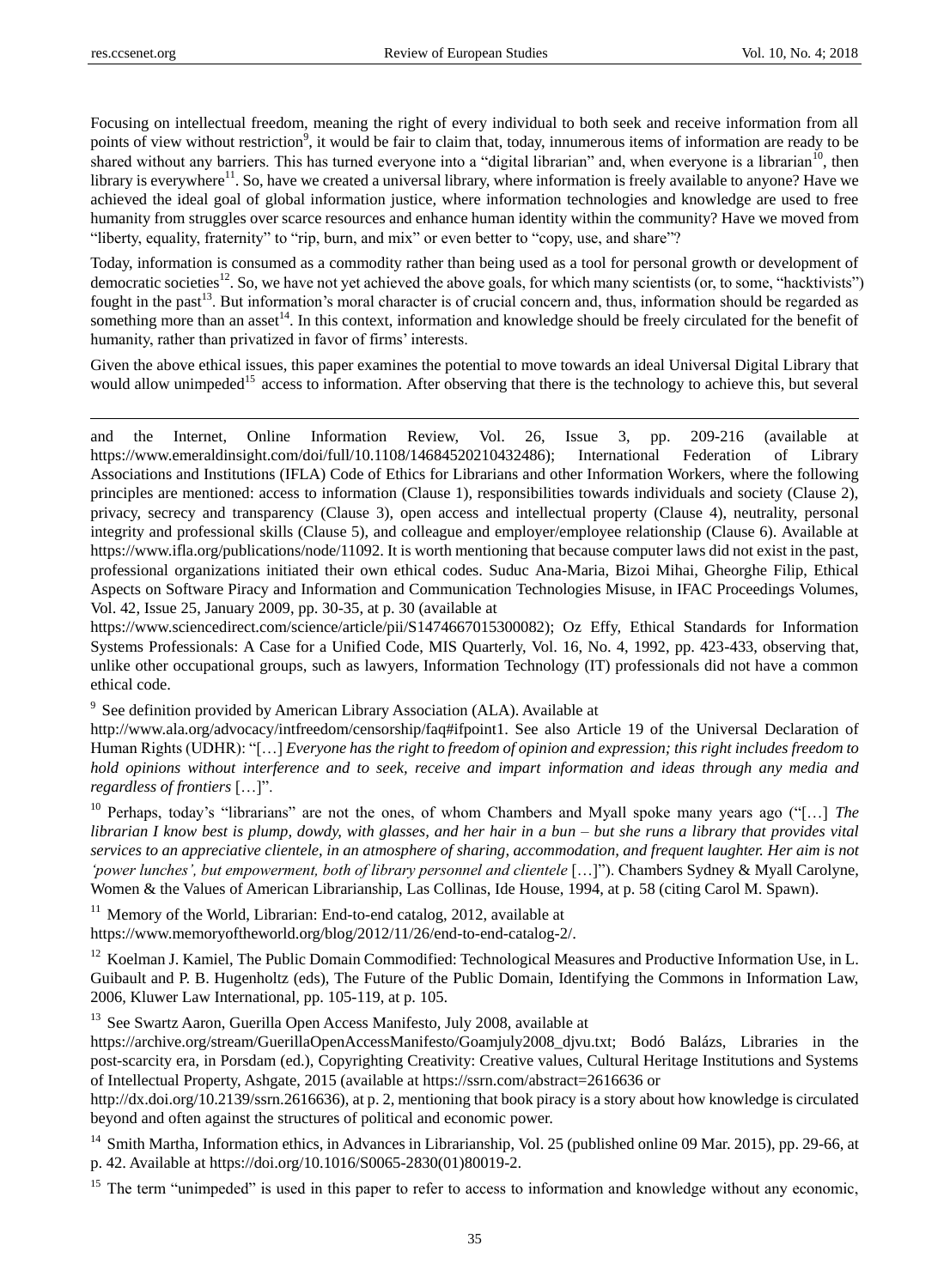barriers do not allow people to reach this utopia anytime soon, a more realistic approach, based on Information Ethics<sup>16</sup>, is undertaken to support both physical and digital libraries' role as equalizers of access to knowledge. Finally, further discussion is conducted to draw conclusions and support that laws could in the future turn ideal scenarios into realities.

## **2. Towards a Universal Digital Library?**

The goal pursued by the Library of Alexandria was to get a copy of every book in the world. Today, technologies enable us to do the whole thing all over again. But why make it happen in one place, when we can make information available to people all over the world<sup>17</sup>?

Many years ago, some authors envisioned a time when everyone would access all information that is thought or known<sup>18</sup>. In the end of the  $20<sup>th</sup>$  century, others imagined an environment, where world's knowledge would be available to anyone with a computer and there would be a single global information space<sup>19</sup>. Last year, such proposals were brought back to the discussion table $^{20}$ .

After having digitized law and the news in the  $1980s<sup>21</sup>$ , we moved on to the next generation: the digital libraries of books and journals. Such libraries enabled scholars and students to save time and space and deepen their dialogue $^{22}$ , albeit they

legal, or technical barriers (including those of gaining access to the very Internet itself). So, "unimpeded access" should be regarded as broader than "open access".

<sup>16</sup> The term "ethics" derives from the Greek word "ethos", meaning "way of living", and is a branch of philosophy that deals with human conduct and the behavior of individuals in society. See Capurro Rafael, Information ethos and information ethics, Ideas to take responsible action in the field of information, 1988. Available at http://www.capurro.de/informationsethos.htm (In German). As others have argued, ethics studies the rational justification for individuals' moral judgments and examines what is morally right or wrong, just or unjust, while setting rules of conduct. See Kaddu Sarah, Information Ethics: a student's perspective, International Review of Information Ethics Vol. 7, 2007, at p. 2. Available at http://www.i-r-i-e.net/inhalt/007/35-kaddu.pdf. Finally, some authors believe that ethics includes moral choices made by individuals in relation to the rest of the community, standards of acceptable behavior and rules that govern members of a profession. See Lynch Margaret, Ethical Issues in Electronic Information Systems, University of Colorado, 2000, available at https://www.colorado.edu/geography/gcraft/notes/ethics/ethics\_f.html.

<sup>17</sup> Brewster Kahle, Speech to the Library of Congress, "Digital Future" series, Dec. 13, 2004, broadcasted by C-Span TV (mentioning that "[…] *This idea of universal access to all knowledge is within our grasp* […]"). Available at https://archive.org/details/cspan\_brewster\_kahle (at 10:20-11:40).

<sup>18</sup> Wells Herbert George, World Brain, 1938, London, Methuen; Boyd W. Rayward, H.G. Wells's Idea of a World Brain: A Critical Reassessment, in Journal of the American Society for Information Science, 50(7), 1999, John Wiley & Sons, Inc., pp. 557-573; Carr Nicholas, The Library of Utopia, April 25, 2012, MIT Technology Review, available at https://www.technologyreview.com/s/427628/the-library-of-utopia/.

<sup>19</sup> See Berners-Lee Tim, Weaving the Web: The original design and ultimate destiny of the World Wide Web by its inventor, HarperCollins, 1999, at p. 4. As some put it some years later, the perfect library would equalize access to fact and fiction by offering free copies of all books in the world. Vaidhyanathan Siva, The Anarchist in the Library: How the Clash Between Freedom and Control Is Hacking the Real World and Crashing the System, Basic Books, 2004, at p. 121; Between Pragmatism and Anarchism: The American Copyright Revolt since 1998, in M. Halbert (ed.): Free Culture and the Digital Library Symposium Proceedings, Atlanta, Georgia: MetaScholar Initiative at Emory University, 2005, pp. 13-42. Available at

https://digital.library.unt.edu/ark:/67531/metadc97947/m2/1/high\_res\_d/FCDL-Proceedings-FINAL\_0.pdf.

<sup>20</sup> See Brewster Kahle, Universal Access to All Knowledge, 2017, Lucile Kelling Henderson Lecture, UNC School of Information and Library Science, arguing that we should learn from the Library of Alexandria. Available at https://archive.org/details/2017UNCHendersonLectureByBrewsterKahle (at 44:25-44:45; also at 47:40, mentioning that "[…] *Wikipedia is a great front door, now it's time to go to the rest of the house* […]").

 $^{21}$  In the 1980s, full-text digital libraries related –mainly– to legal professions. For instance, Lexis/Nexis and Westlaw offered databases with regard to federal and state statutes, regulations, court decisions, law review articles etc. They also provided financial or news databases. See *New York Times Co. v. Tasini,* 533 U.S. 483 (2001). Available at https://supreme.justia.com/cases/federal/us/533/483/case.html; MacLachlan Lawrence Duncan, Gandy Dancers on the Web: How the Internet Has Raised the Bar on Lawyers' Professional Responsibility to Research and Know the Law, Georgetown Journal of Legal Ethics, Vol. 13, p. 607, 2000. Available at SSRN: https://ssrn.com/abstract=979541.

<sup>22</sup> For instance, JSTOR, conceived in 1994 by William Bowen, aimed to convert printed scholarly journals into digital form and store them in a centralized archive. Libraries, participating in JSTOR, could free physical space, reduce capital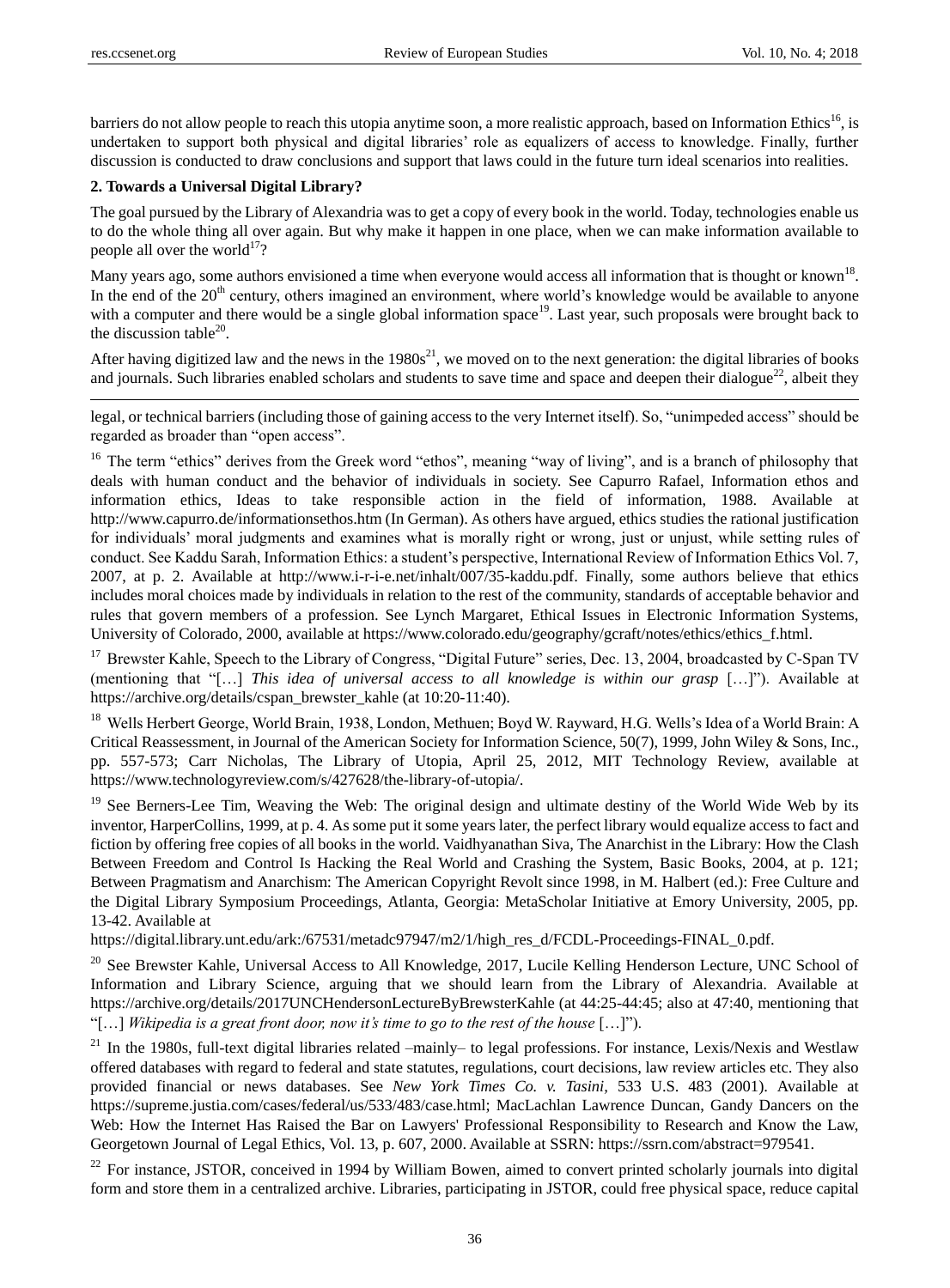charged licenses for their services<sup>23</sup>. At the beginning of the  $21<sup>st</sup>$  century, digital libraries went one step further towards the creation of free-to-read collections of books that would be available to everyone over the Internet<sup>24</sup>. Namely, the Internet Archive included collections of e-books and Web pages<sup>25</sup>, while Amazon<sup>26</sup> and Google<sup>27</sup> built their own libraries to provide elegant platforms that enabled "digital patrons" to search through multiple pages or whole chapters.

But could we create a Universal Digital Library, which would offer unimpeded access to all stored knowledge<sup>28</sup>, based on existing models and tools?

Open-Source<sup>29</sup> models and tools could enable works to be distributed free of charge in a commons-based peer<sup>30</sup> production<sup>31</sup> that would be strongly supported by Open Archives<sup>32</sup>. Since we are systematically bad at understanding

and improve access to research. JSTOR currently provides more than ten million academic journal articles, fifty thousand books and two million primary source documents in seventy five disciplines. See https://www.jstor.org/.

<sup>23</sup> See –amongst others– Guthrie M. Kevin, JSTOR: The Development of a Cost-Driven, Value-Based Pricing Model, 1997. Available at https://files.eric.ed.gov/fulltext/ED414924.pdf.

<sup>24</sup> Reddy Raj, StClair Gloriana, The Million Book Digital Library Project, available at http://www.rr.cs.cmu.edu/mbdl.htm or http://www.ulib.org/.

<sup>25</sup> See http://archive.org/web/; https://archive.org/details/millionbooks.

<sup>26</sup> See Lewis Robin, Amazon... From Earth's Biggest Bookstore To The Biggest Store on Earth?, The RobinReport, Jan.  $24,$  2012,  $2012,$  available at

http://www.therobinreport.com/amazon-from-earths-biggest-bookstore-to-the-biggest-store-on-earth/.

 $^{27}$  In 2004, Google decided to copy all books in the world and build its own "Library of Alexandria". Wyatt Edward, New Google Service May Strain Old Ties in Bookselling, Oct. 8, 2004, available at

http://www.nytimes.com/2004/10/08/technology/new-google-service-may-strain-old-ties-in-bookselling.html. See also *Authors Guild v. Google, Inc.*, No. 13-4829 (2d Cir. 2015);

https://www.authorsguild.org/wp-content/uploads/2008/10/Authors-Guild-v-Google-09202005.pdf;

https://www.authorsguild.org/wp-content/uploads/2008/10/Settlement-Agreement.pdf.

<sup>28</sup> When each person can share all stored knowledge and instantly exchange new ideas, any field may advance at exponential rates. Vernor Vinge, Technological Singularity, Vision-21 Symposium, NASA Lewis Research Center & the Ohio Aerospace Institute, March 30-31, 1993.

<sup>29</sup> Weber mentions three essential features of "*the semiofficial Open Source Definition*": source code must be distributed with the software or otherwise made available for no more than the cost of distribution; anyone may redistribute the software for free, without royalties or licensing fees to the author; anyone may modify the software or derive other software from it, and then distribute the modified software under the same terms. Weber Steven, The Success Of Open Source, Harvard University Press, 2004, at p. 5. See also the Open Source Definition provided by the Open Source Initiative. Available at https://opensource.org/osd-annotated.

 $30$  Peer-to-peer systems, whether digital or analog, have an end-to-end design (meaning all the "thinking" happens at the end point, e.g. a personal computer), are decentralized (in the sense that resources are spread out and flow easily) and antiauthoritarian (e.g. no one can turn the system off), are difficult to manage (for instance, removing content or individuals requires excessive effort), and are extensible (meaning they support open access to many). See Vaidhyanathan Siva, The Anarchist in the Library, id, at p. 17.

<sup>31</sup> Commons-based information production and peer production are structurally participatory, self-governing and definitely more dialogic than previous models. See Benkler Yochai, The Idea of Access to Knowledge and the Information Commons: Long-Term Trends and Basic Elements, in Access to Knowledge in the age of intellectual property, Gaëlle Krikorian & Amy Kapczynski (eds), 2010, NY, Zone Books, pp. 217-236, at p. 229 (available at https://www.opensocietyfoundations.org/sites/default/files/age-of-intellectual-property-20101110.pdf).

<sup>32</sup> Danner A. Richard, Issues in the Preservation of Born-digital Scholarly Communications in Law, Law Library Journal, Vol. 96, No. 4, 2004, pp. 591-604, at p. 593 (with further references). Available at

https://scholarship.law.duke.edu/cgi/viewcontent.cgi?referer=https://www.google.gr/&httpsredir=1&article=1549&cont ext=faculty\_scholarship&sei-redir=1. Indeed, scientific scholarship is increasingly published online free of charge on open archives, which promote accessibility and affordability of such works. For interesting strategies to preserve the public domain in the digital environment, see Samuelson Pamela, Mapping the digital public domain: Threats and opportunities, Law and Contemporary Problems, Vol. 66, Winter/Spring 2003, pp. 147-171, at pp. 166-169. Available at https://scholarship.law.duke.edu/cgi/viewcontent.cgi?referer=https://www.google.gr/&httpsredir=1&article=1277&cont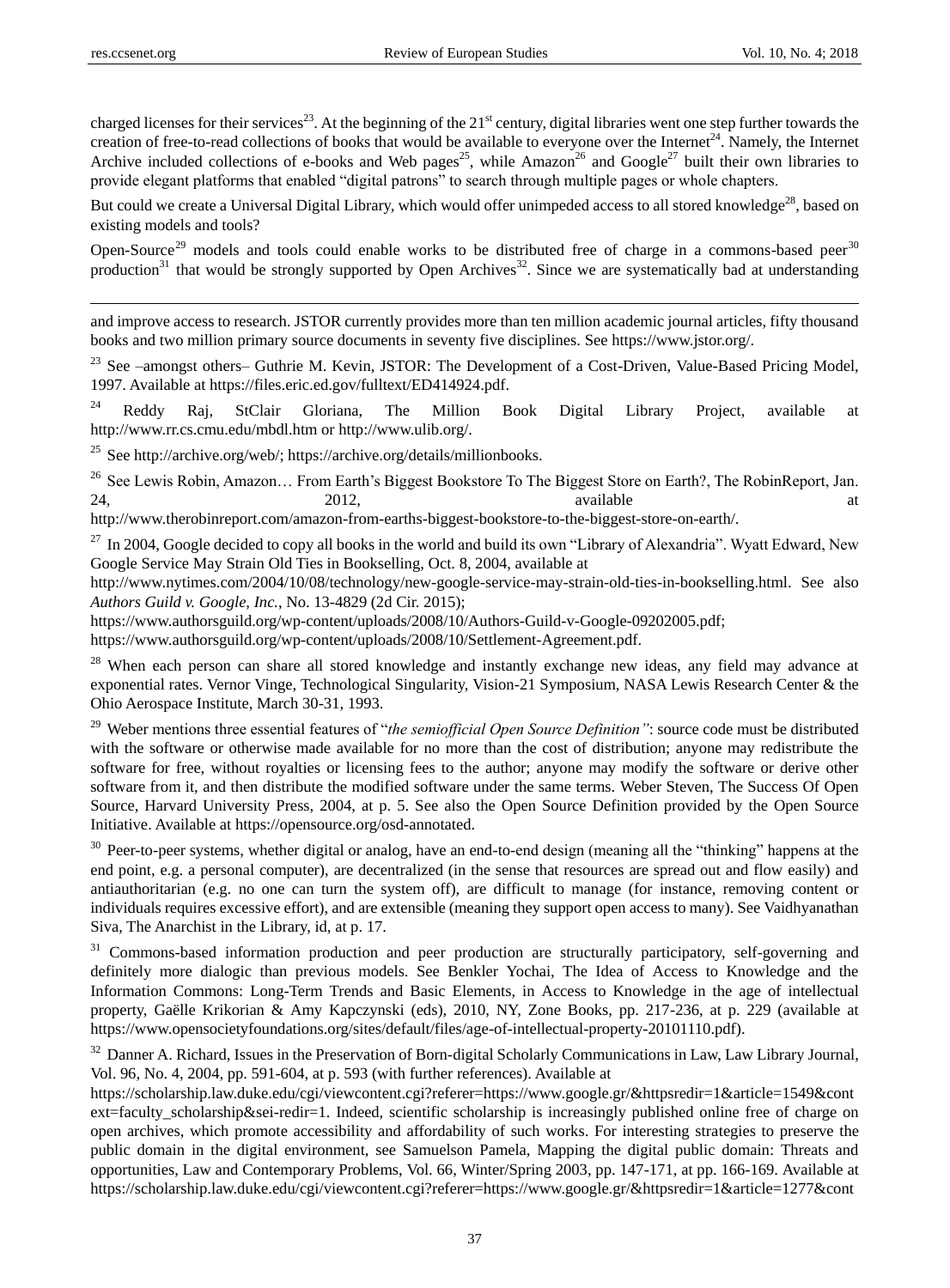–and predicting– the power of the so-called "open" or "commons-based" systems of development or innovation<sup>33</sup> (and, thus, we tend to re-invent encyclopedia Britannica again and again –and again), let us provide a simple example to better understand the modus operandi of such systems. "English" could be regarded as an "open" or a "commons-based" system. Indeed, one does not have to pay to "use English" and we are all "running same version" –there is no version incompatibility<sup>34</sup>. Furthermore, no permission and no end-user-license agreement are required for a person to formulate a sentence, while she can produce new sentences, new words and this is how languages work<sup>35</sup>. So, for instance, use of open source software could be promoted, as it is freely modifiable and redistributable, while, at the same time, the standard open source license prohibits restricting access to or transformation of the code<sup>36</sup>. Independent Web publishing could also be taken into account, as it would guarantee not only equality of Internet speakers, who would engage in many-to-many communications, but also diversity of speech, accompanied by the removal of several intermediaries between authors and the audience<sup>37</sup>. Finally, lessons could be learnt from Wikis, as they aim to offer everyone free access to the sum<sup>38</sup> of all human knowledge<sup>39</sup>.

So, based on open source tools, commons-based peer production and independent publishing and inspired by "Wikis' philosophy", the desirable Universal Digital Library could be constructed to include all information, from science and

ext=lcp.

 $\ddot{ }$ 

<sup>35</sup> Other scholars have mentioned "gossip", "punk rock communities" or "religions" (like Judaism) as good examples of peer-to-peer systems, as they are "*anarchistic*", while they create new communities, close the gap between creators and consumers, democratize elements of cultural production, and demand a new set of theories. See Vaidhyanathan Siva, The Anarchist in the Library, id, at pp. xvi, xvii, 18 (where anarchy is regarded as "*radical democracy*"). Indeed, one could fairly argue that gossip is uncensored, unmediated, and unfiltered communication, and, thus, may be regarded as a peer-to-peer system.

<sup>36</sup> Lessig Lawrence, The Architecture of Innovation, Duke Law Journal, vol. 51, 2002, pp. 1783-1801. Available at: https://scholarship.law.duke.edu/dlj/vol51/iss6/2. See also Warr Hanadashisha, Open Source Digital Library Software: A Literature Review, id. For some basic definitions see Daley John, Insecure Software Is Eating the World: Promoting Cybersecurity in an Age of Ubiquitous Software-Embedded Systems, 2016, 19 Stanford Technology Law Review, pp. 533-546, at p. 539, defining "source code" as the human-readable representation of the set of instructions that control the operations of a computer. Available at a computer operations at a computer at a computer at a computer at a computer at  $\alpha$ https://law.stanford.edu/publications/insecure-software-is-eating-the-world-promoting-cybersecurity-in-an-age-of-ubiqu itous-software-embedded-systems/.

<sup>37</sup> Travis Hannibal, Pirates of the Information Infrastructure: Blackstonian Copyright and the First Amendment, Berkeley Technology Law Journal, Vol. 15, Issue 2, 2000, pp. 777-864, at pp. 851-857. Available at https://scholarship.law.berkeley.edu/btlj/vol15/iss2/7/.

<sup>38</sup> See Mesgari Mostafa, Okoli Chitu, Mehdi Mohamad, Nielsen Finn Årup, Lanamäki Arto, "The sum of all human knowledge": A systematic review of scholarly research on the content of Wikipedia, in Journal of the American Society for Information Science and Technology, 2014, (postprint version available at

http://citeseerx.ist.psu.edu/viewdoc/download?doi=10.1.1.726.596&rep=rep1&type=pdf). See also Stone Brad, It's Like a Blog, But It's a Wiki, Newsweek, 31.10.2004, available at http://www.newsweek.com/its-blog-its-wiki-129317.

<sup>39</sup> Although wikis' reliability has been questioned, many of their articles are considered to be more informative and timely than corresponding articles in other encyclopedias. As some have argued, Wikipedia provides a "*rich example*" of a successful collaboration on an open source project that can achieve a highbrow quality. See Benkler Yochai, Coase's Penguin, or, Linux and The Nature of the Firm, The Yale Law Journal, Vol. 112, 2002, pp. 369-446, at p. 387. Available at http://digitalcommons.law.yale.edu/cgi/viewcontent.cgi?article=4061&context=fss\_papers. As Benkler argues, the culture of free software is the culture of science and the operative protocols of science are publication, peer-review and revision. See also Arazy Ofer, Morgan Wayne & Patterson Raymond, Wisdom of the Crowds: Decentralized Knowledge Construction in Wikipedia, December 8, 2006, 16<sup>th</sup> Annual Workshop on Information Technologies & Systems (WITS), available at SSRN: https://ssrn.com/abstract=1025624 or http://dx.doi.org/10.2139/ssrn.1025624, who argue that crowd size and diversity explain Wikipedia's content quality.

<sup>&</sup>lt;sup>33</sup> Boyle James, Keynote (June 16, 2006), CALI Conference for Law School Computing, Learning By Design and other Fallacies: What Behavioral Economics, Serendipity and Procrastination Can Teach Us About Educational Technology.

<sup>&</sup>lt;sup>34</sup> One could argue that this may not be true between parents and children (but this is just an example to understand the basic concept).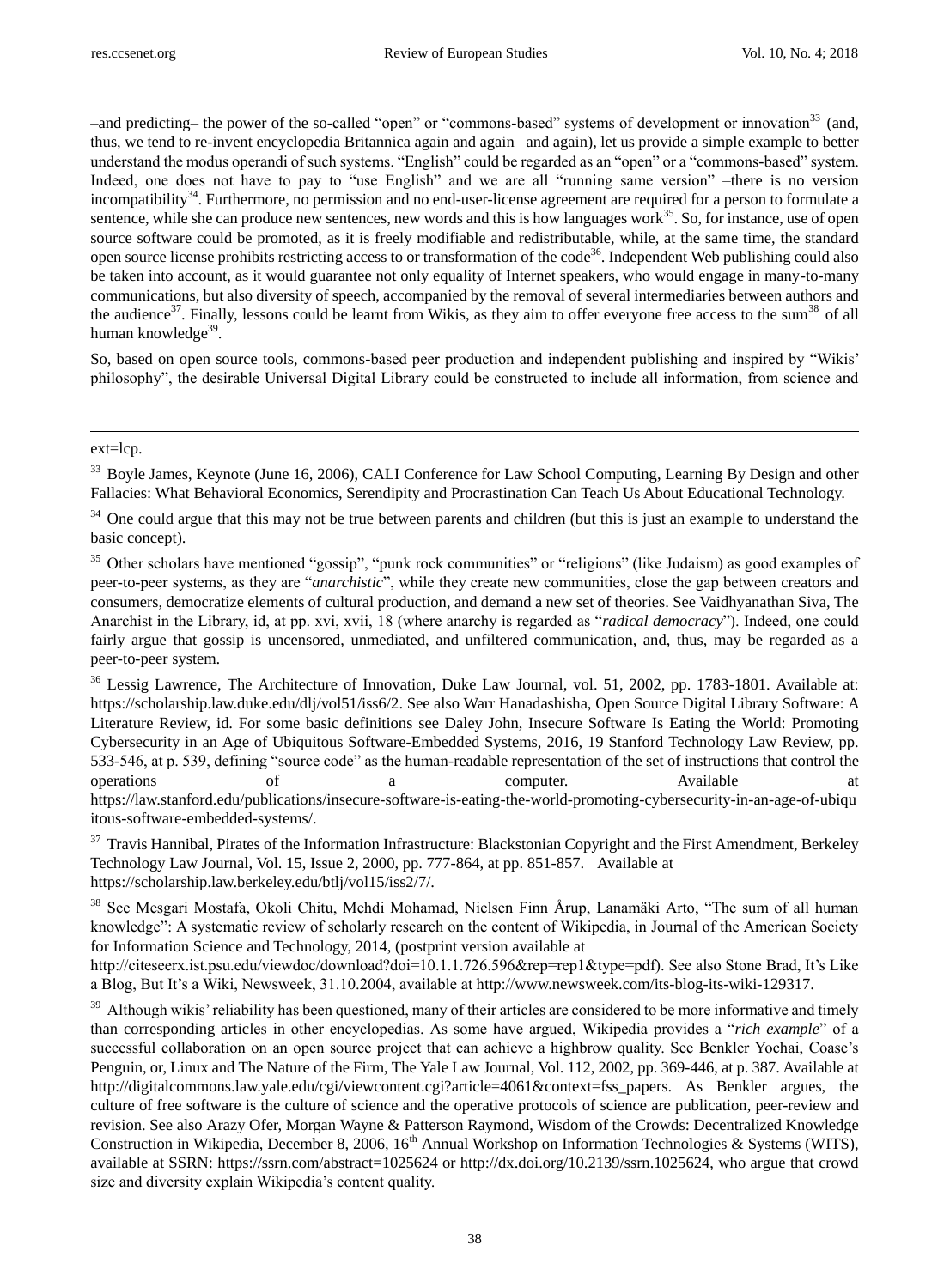literature to opinions and entertainment<sup>40</sup>. While works of the public domain would be a good starting point, copyrighted works would be copied as well and, thus, existing laws with regard to reproduction would be an obstacle.

Copyright is a significant barrier to preserving cultural heritage<sup>41</sup> in digital libraries<sup>42</sup>, as scanning of books –and digitization of other works– infringes the copyright owner's reproduction right<sup>43</sup>. So far, rightsholders have objected to innovative technologies<sup>44</sup>, while the very market has repeatedly influenced legislators<sup>45</sup>, on whom pressure has been put by lobbyists<sup>46</sup>. As some authors have aptly put it, firms seek new copyright rules so broad that they could conceivably outlaw even personal computers as possible tools for copying infringement $^{47}$ . It seems that, today, laws aim not to enhance sharing of learning and skills but to ensure that people will be prevented from knowing<sup>48</sup>, since current rules<sup>49</sup> have

<sup>41</sup> "Cultural heritage" refers to all testaments to cultures, past and present, and contains within it an "onward transmission". If it is not recorded, it will not be transferred from generation to generation. See Gorman Michael, The Wrong Path and The Right Path: The role of libraries in access to, and preservation of, cultural heritage, in New Library World, Vol. 108, No. 11/12, 2007, pp. 479-489, at pp. 484, 486. Gorman argues that libraries are mainly concerned with messages, which constitute the human record, and only secondarily with the medium by means of which messages are transmitted. See Gorman Michael, id, at p. 482.

<sup>42</sup> See, amongst others, *Eldred v. Ashcroft*, 537 U.S. 186 (2003), No. 01-618. Argued October 9, 2002 - Decided January 15, 2003; President's Information Technology Advisory Committee, Digital Libraries: Universal Access To Human Knowledge, Panel on Digital Libraries, February 2001, available at https://www.nitrd.gov/pubs/pitac/pitac-dl-9feb01.pdf.

<sup>43</sup> However, Litman argues that "[…] *the better view of the law is that the act of reading a work into a computer's random access memory is too transitory to create a reproduction* […]". See Litman Jessica, The Exclusive Right to Read, The Herbert Tenzer Memorial Conference: Copyright in the Twenty-First Century, The Role of the Copyright Office, 13 Cardozo Arts & Ent. L. J. 29, 1994, available at http://www-personal.umich.edu/~jdlitman/papers/read.htm#FN64.

<sup>44</sup> See, for example, *Fortnightly Corp. v. United Artists Television, Inc.*, 392 U.S. 390 (1968); *Teleprompter Corp. v. Columbia Broadcasting*, 415 U.S. 394 (1974); Justice Scalia's dissenting opinion in case *Am. Broad. Cos. v. Aereo, Inc.*, 573 U.S. (2014), available at https://supreme.justia.com/cases/federal/us/573/13-461/dissent4.html. See also *Authors Guild v. Google, Inc.*, No. 13-4829 (2d Cir. 2015).

<sup>45</sup> For example, CATV's (Community Antenna Television) market influenced Congress and the Copyright Act of 1976 was passed to establish a compulsory copyright license system for cable (17 U.S.C. § 111(c), 1976). See –amongst others– Cate H. Fred, Cable Television and the Compulsory Copyright License, Federal Communications Law Journal, Vol.42, 1990, pp. 192-238, at pp. 202-214, available at

https://www.repository.law.indiana.edu/cgi/viewcontent.cgi?article=1749&context=facpub.

<sup>46</sup> Many scholars comment that firms play a leading role during law-making procedures. Namely, some academics argue that Disney put pressure on Congress to pass the Sonny Bono Copyright Term Extension Act. See Scheufen Marc, Copyright Versus Open Access, id, p. 20; Leveque Francois, Ménière Yann, The Economics of Patents and Copyright, Monograph, Berkeley Electronic Press, July 2004, available at SSRN: https://ssrn.com/abstract=642622, at p. 68; Corigan R. & Rogers M., The economics of copyright, World Economics, Vol. 6, No. 3, 2005, pp. 53-174, at p. 164. The above Act was renamed by academics "Mickey Mouse Copyright Extension Act". See Stallman Richard, Free software Free society, id, at p. 141. In other cases, some mention that law was treated as a kind of contract between firms and note that industries were literally asked to draft the rules by which "*they would live*". See Boyle James, The Public Domain, Enclosing the Commons of the Mind, 2008, Yale University Press, at p. 56. See also Litman Jessica, Digital Copyright, Amherst: Prometheus, 2001, pp. 22-69; Netanel W. Neil, Why Has Copyright Expanded? Analysis and Critique, in New Directions in Copyright Law, Vol. 6, edited by Fiona Macmillan (Cheltenham: Edward Elgar, 2008), pp. 3-34.

<sup>47</sup> Brin David, The Transparent Society, Will technology Force Us to Choose Between Privacy and Freedom?, Basic Books, 1998, US, at p. 90.

<sup>48</sup> As some have argued, science should be an open field of knowledge. However, in practice, everything seems to be done to restrict access to scientific information and promote commercial profit over intellectual benefit. See Roger Tatoud, Gridlocking Knowledge, openDemocracy, July 12, 2002, available at

https://www.opendemocracy.net/media-copyrightlaw/article\_336.jsp.

<sup>49</sup> As many authors argue, current copyright laws are based on an analogue world that is far removed from the digitized environment. See Levin Marianne, Intellectual Property Rights in Transition - Legal Structures and Concepts in

 $^{40}$  Alper Joseph, Assembling the World's Biggest Library on Your Desktop, in Science, 18 Sep 1998, Vol. 281, Issue 5384, pp. 1784-1786, DOI: 10.1126/science.281.5384.1784, available at

https://www.jstor.org/stable/2895759?seq=1#page\_scan\_tab\_contents.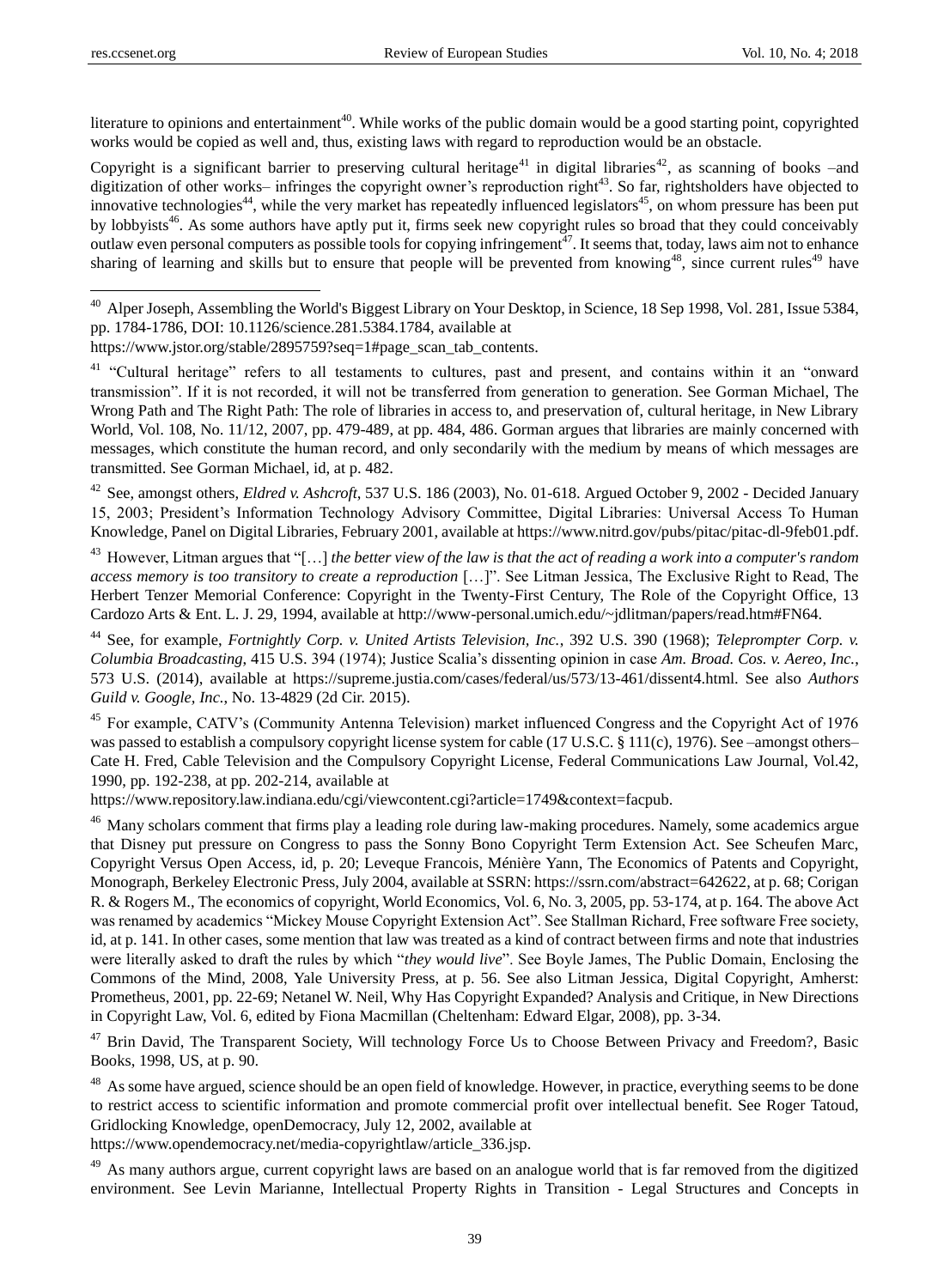created a "virtually perpetual" copyright that inhibits the progress of knowledge<sup>50</sup>.

But in the traditional environment we used to be allowed to browse through a book before deciding whether to buy it, or photocopy an article to share with a friend, and it is extremely doubtful whether such actions, when undertaken in the digital environment<sup>51</sup>, are allowed<sup>52</sup>. Maybe, what we do not see today is that instead of the digital world becoming more like the real world, the real world is becoming more like the digital environment. It may seem awkward to talk about the Internet<sup>53</sup> as a "new technology" these days<sup>54</sup>, but it has undeniably changed the rules. Namely, reproduction is no longer an appropriate way to measure copyright infringement<sup>55</sup>, while users have become active participants in a brand new "bastard"<sup>56</sup> culture. File-sharing is not only a vital element of communication but also an important tool used by

Adaptation to Technological Challenges towards an Intellectual Property System for the 21<sup>st</sup> Century, 42 Scandinavian Stud. L. 83, 2002, pp. 83-93, at pp. 83, 84. Levin observes that we are experiencing an unprecedented commodification of research findings, where even components of human beings are eligible for patent protection (Levin Marianne, id, at p. 85). As others have argued, copyright law reproduced the rules of the physical world into the digital reality and, thus, furthered the interests of the rightsholders while it completely ignored the needs of the users. See Gracz Katarzyna, Bridging the gaps between social and legal norms concerning protection of intellectual and artistic creations: On the crisis of Copyright Law in the Digital Era, The Journal of World Intellectual Property, Vol. 16, No. 1-2, 2013, pp. 39-57, at p. 41.

<sup>50</sup> *Eldred v. Ashcroft*, 537 U.S. 186 (2003), at 243, mentioning that "[…] *The economic effect of this 20-year extension-the longest blanket extension since the Nation's founding-is to make the copyright term not limited, but virtually perpetual. Its primary legal effect is to grant the extended term not to authors, but to their heirs, estates, or corporate successors. And most importantly, its practical effect is not to promote, but to inhibit, the progress of "Science"-by which word the Framers meant learning or knowledge* […]".

<sup>51</sup> For example, a personal computer stores, retrieves, or copies data, while all Internet communications are generated by a combination of the above activities. The very act of storing or retrieving demands or involves copying, which in most cases is prohibited by law.

 $52$  As some scholars have argued, the regulation of reading or listening raises deep constitutional concerns; if the day ever comes when we have to apply for a license to listen or read, content producers will be cops and judges in matters of copyright. See, in general, Vaidhyanathan Siva, Copyrights and Copywrongs, The Rise of Intellectual Property and How it Threatens Creativity, New York, NYU Press, 2001, Project MUSE.

<sup>53</sup> Some authors have declared the Internet the most important human advancement since the printing press or even the most important discovery since fire. See, amongst others, Barlow P. John, A Declaration of the Independence of Cyberspace, Electronic Frontier Foundation, Feb. 9, 1996. To others, the Internet is a cynical cosmos, designed along cynical principles (i.e. "*borderlessness*", "*unregulatability*", peer-to-peer openness and peer-review accountability that also belong to realms of science and the academy) to serve cynical ends better than any others. See Vaidhyanathan Siva, The Anarchist in the Library, id, at pp. 26, 27, where the author brilliantly argues that Diogenes of Sinope was a hacker, expressing his freedom by masturbating in the marketplace; and nothing represents the overall nature of the Internet better than "*masturbating in the marketplace*". See also Branham Bracht Robert, Goulet-Caze Marie-Odile, The Cynics: The Cynic Movement in Antiquity and Its Legacy, Hellenistic Culture and Society, No. 23 (Berkley, University of California Press, 1996).

<sup>54</sup> Omer Tene, Privacy: The New Generations, in International Data Privacy Law, 2011, Vol. 1, No. 1, pp. 15-27, at p. 16.

<sup>55</sup> Litman Jessica, Revising Copyright Law for the Information Age, 75 Oregon Law Review, 19, 1996, at p. 37, available at http://www-personal.umich.edu/~jdlitman/papers/revising.htm. Given that, today, innumerous minors download a huge volume of copyrighted works, one could argue that we have to deal with a whole new generation of criminals. Indeed, youth has been recognized as the majority of unauthorized downloaders and uploaders. See Krawczyk Michał, Tyrowicz Joanna, Kukla-Gryz Anna & Hardy Wojciech, Piracy is not theft! Is it just students who think so?, in Journal of Behavioral and Experimental Economics, Vol. 54, 2014, pp. 32-39, at p. 33 (with further references). As some had predicted, in the future new technology will allow government to solve 100% of all crimes, but the bad news is that we will realize that 100% of the population are criminals. See Adams Scott, The Dilbert Future: Thriving on Stupidity in the 21<sup>st</sup> Century, NY, HarperCollins, 1997 (making the hilarious extrapolation that every human on the planet will land in jail, apart from the world's smartest person who, since she was too clever to get caught, has to, thereafter, bear the tax burden of supporting everyone else in prison, forever). See also Brin David, The Transparent Society, id, at p. 23.

<sup>56</sup> Mirko Tobias Schäfer, Bastard Culture! How user participation transforms cultural production, 2011, Amsterdam University Press, pp. 1-256, at p. 11, who uses the term "bastard" to describe a new culture where multiple participants and practices blend together. For limited protection that copyright may provide with regard to social networks, see Georgiades Eugenia, The limitation of copyright: sharing personal images on social networks, Sweet & Maxwell and its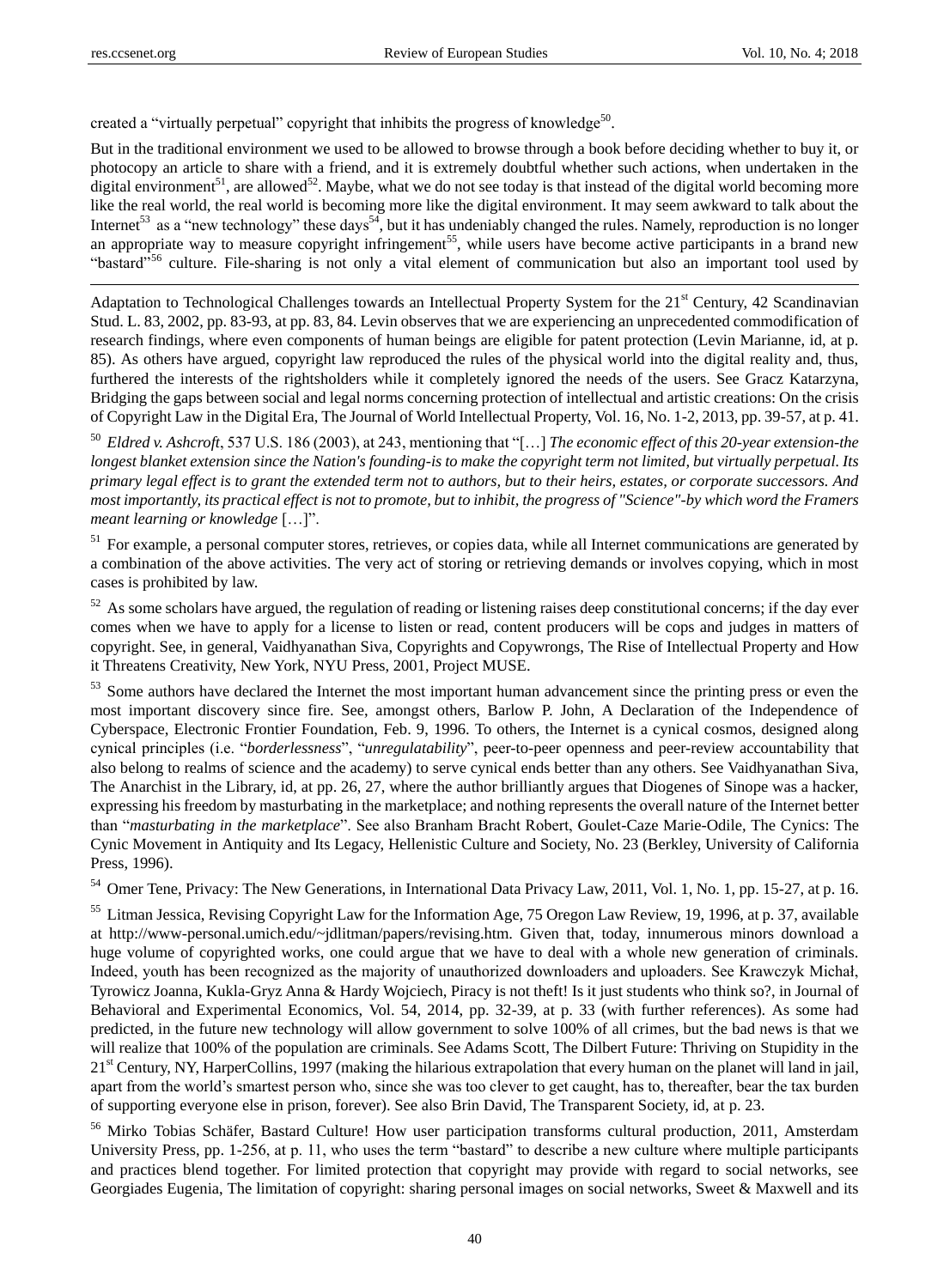-

individuals to understand themselves, their society and their place in the world $57$ . However, people's participation in constructing culture is not only denied but also criminalized<sup>58</sup> by laws<sup>59</sup> that -to some- choke creativity<sup>60</sup>.

So, our approach –and proposal for a Universal Digital Library– needs to go further and think beyond laws (or perhaps just remember laws' original goals) to re-shape current conceptualization of copyright.

Ideas should freely spread from one to another over the world for the moral and mutual instruction of people and the improvement of their condition<sup>61</sup>. Knowledge should be regarded –not only as power but also– as a common property, created by and for people to communicate, advance learning and benefit culture<sup> $\bar{62}$ </sup>. Besides, the main goal of Intellectual Property laws was to stimulate creativity for the general public good<sup>63</sup>. It was to make sure that knowledge was openly shared, as quickly as possible, while profits were of secondary concern and were regarded as a mere vehicle to achieve the above goals<sup>64</sup>.

By thinking beyond the current regime and by remembering original goals of the above rules, proposals on the amendment (or even the abolition<sup>65</sup>) of copyright laws could be submitted to achieve the goals of a Universal Digital

Contributors, European Intellectual Property Review, 2018, Vol. 40, No. 4, pp. 230-242.

<sup>57</sup> Cantillon Sinead, Property for Free: An Analysis of Music and Copyright in the Digital Age, 11 Hibernian L.J. 35, 2012, pp. 35-62, at p. 39 (with further references). Cantillon argues that copyright is the most important corporate asset for the entertainment industry, while 90% of authors receive insufficient reward. See Cantillon Sinead, Property for Free, id, at pp. 52, 56.

<sup>58</sup> As Vaidhyanathan questioned some years ago "[…] *What does it mean for the future of democracy when a nation prosecutes someone for opening up the electronic text of Aldous Huxley's Brave New World?* [...]". See Vaidhyanathan Siva, The Anarchist in the Library, id, at p. x.

<sup>59</sup> For instance, the DMCA's (Digital Millennium Copyright Act) anti-circumvention provisions limit the ability to actively participate in the construction of meaning. See Jackson Matt, Using Technology to Circumvent the Law: The DMCA's Push to Privatize Copyright, Hastings Communications and Entertainment Law Journal, Vol. 23, No. 3, 2001, pp. 607-646, at p. 638. Available at https://repository.uchastings.edu/hastings\_comm\_ent\_law\_journal/vol23/iss3/5.

<sup>60</sup> See, in general, Lessig Lawrence, Free Culture: How big media uses technology and the law to lock down culture and control creativity, The Penguin Press, 2004. Available at http://www.free-culture.cc/freeculture.pdf.

<sup>61</sup> As Jefferson put it many years ago, this seems to have been "[…] *peculiarly and benevolently designed by nature, when she made them, like fire, expansible over all space, without lessening their density in any point, and like the air in which we breathe, move, and have our physical being, incapable of confinement or exclusive appropriation. Inventions then cannot, in nature, be a subject of property* […]". See Thomas Jefferson to Isaac McPherson, 13 Aug. 1813, Writings 13:333-35, in The Founders' Constitution, Volume 3, Article 1, Section 8, Clause 8, Document 12, available at http://press-pubs.uchicago.edu/founders/documents/a1\_8\_8s12.html, The University of Chicago Press, The Writings of Thomas Jefferson, edited by Andrew A. Lipscomb and Albert Ellery Bergh, 20 vols, Washington: Thomas Jefferson Memorial Association, 1905.

 $62$  Swearingen C. Jan, Originality, Authenticity, Imitation and Plagiarism: Augustine's Chinese Cousins, in Lise Buranen & Alice Myers Roy (eds), Perspectives on Plagiarism and Intellectual Property in a Postmodern World, 1999, State University of NY, at p. 21. See also Mazumder Anirban, Anomalies in Copyright Law, in The Journal of World Intellectual Property, 2006, Vol. 9, No. 6, pp. 654-672, at p. 655 (arguing that in some cultures precise imitation of the master is a must for several arts, such as folk music, dance or painting). Mazumder mentions that knowledge is not just power but also the source of profit in modern economies and that any attempt to regulate the access and use of information can be counterproductive. See Mazumder Anirban, id, at pp. 661-662.

<sup>63</sup> See *Twentieth Century Music Corp. v. Aiken*, 422 U.S. 151 (1975), at p. 422 (U.S. 156); Melamed Douglas, Picker Randal, Weiser Philip, Wood Diane, Antitrust Law and Trade Regulation, id, at p. 901.

<sup>64</sup> Brin David, The Transparent Society, id, at pp. 93-94 (mentioning that Intellectual Property law was originally meant to foster public disclosure and dissemination of new ideas). Stallman argues that copyright's role has been completely reversed: copyright law was set up to let authors restrict publishers for the sake of the general public, albeit digital technology has turned it into a system that lets publishers restrict the public in the name of the authors. See Stallman Richard, Let's Share, 30.05.2002, openDemocracy.net, available at

https://www.opendemocracy.net/media-copyrightlaw/article\_31.jsp.

<sup>65</sup> See, amongst others, Lessig Lawrence, The Future of Ideas: The fate of the commons in a connected world, NY, Random House, 2001, available at http://www.the-future-of-ideas.com/download/lessig\_FOI.pdf.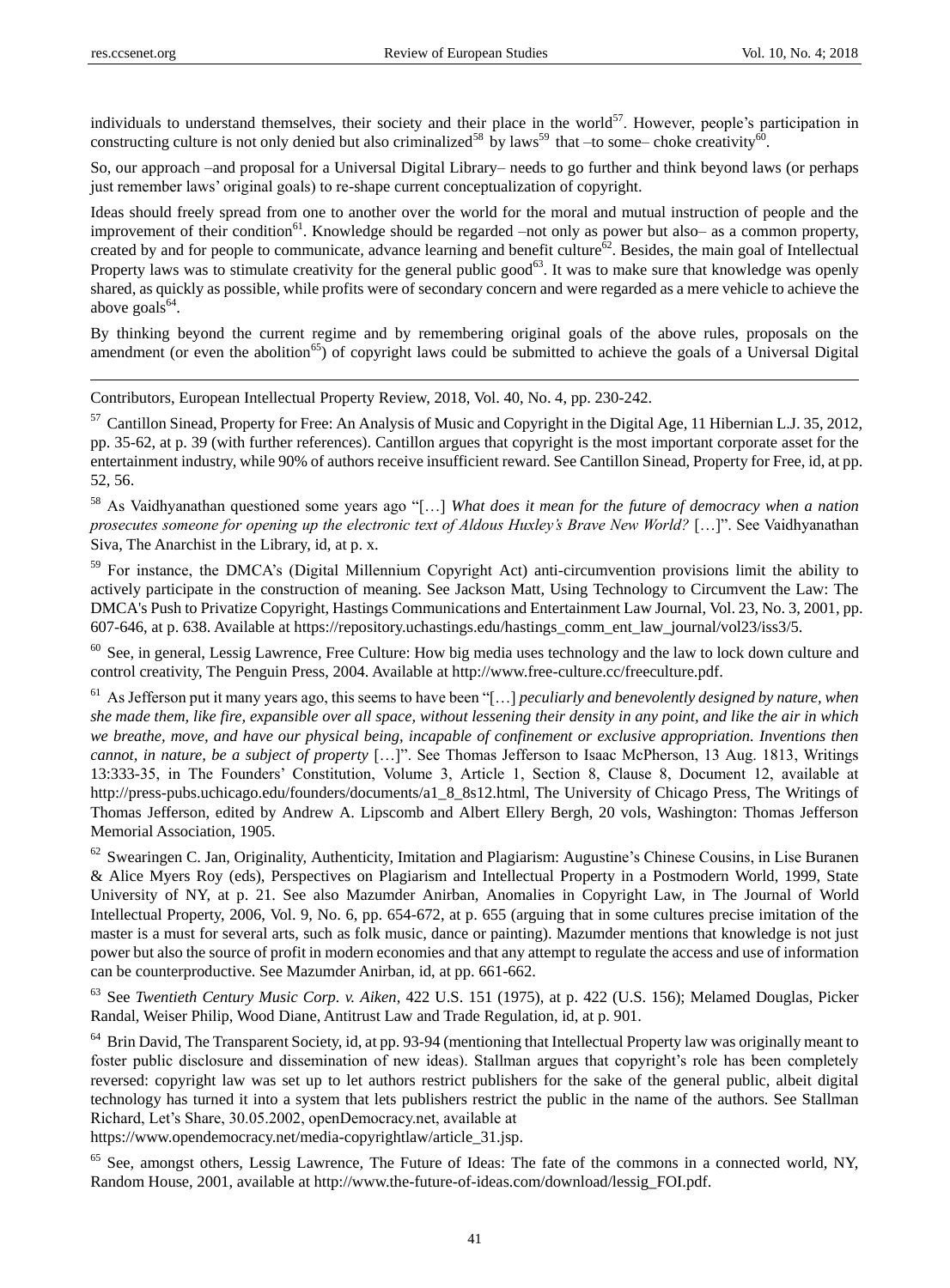Library that would, in turn, guarantee unimpeded access to all knowledge.

So, a radical and, to some, extreme alternative to copyright could be to establish a regime, under which all intellectual products would remain non-owned<sup>66</sup>. To some, this "information socialism"<sup>67</sup> could expand intellectual commons<sup>68</sup> and foster creativity, while, at the same time, it would lead to a greater political and economic equality<sup>69</sup>. If this were the case, the utopian Universal Digital Library could be built without any legal obstacles.

But some might argue that this is far from simple and we are far from being there. Thereafter, a less straightforward alternative would be a registration system<sup>70</sup>, under which authors would be required to declare by a clear affirmative action their wish to protect their works. This could be strongly supported by current technologies<sup>71</sup>: flexible mechanisms, which would better comply with the digital environment and today's uses of works, could be activated to build a more equitable, accessible and innovative world<sup>72</sup>. In such a scenario, flexible licenses would be the default. The ideal Universal Digital Library could, thus, make e.g. musical or scientific works available under open licenses that would foster creation and cultural diversity<sup>73</sup>. Free-of-charge access would be promoted and library resources could be free; there would be no registration fees to limit access or contribute to discrimination. Social networks<sup>74</sup> could also be used to

<sup>70</sup> Sprigman Christopher Jon, Reform(aliz)ing Copyright, Stanford Law Review, Vol. 57, 2004, pp. 485-568 (Stanford Public Law Working Paper No. 88, available at SSRN: https://ssrn.com/abstract=578502), at p. 556.

<sup>71</sup> Brin David, The Transparent Society, id, at pp. 103, 105.

<sup>72</sup> Besides, flexible models, such as Creative Commons (CC), already exist. CC licenses aim to authorize use of copyrighted works for purposes that would otherwise constitute infringement. See https://creativecommons.org/licenses/. See also Scharf Nick, Creative Commons-ense? An analysis of tensions between copyright law and Creative Commons, Journal of Intellectual Property Law and Practice, 2017, Vol. 12, No. 5, pp. 376-383, p. 376 (see also at p. 380 mentioning that, although subject to Crown Copyright, data.gov.uk has a significant CC endorsement, since the content's licenses are compatible with CC Attribution License 4.0). For the important role that private law can play in the digital environment, see Bowrey Kathy, Law and Internet Cultures, 2005, Cambridge University Press, at p. 164.

 $<sup>73</sup>$  Some platforms do share music that is specifically designed for use in public libraries. This dissemination of free music</sup> seems to enable librarians to contribute to artistic creation. See, for example, French collaborative platform Ziklibrenbib (http://www.acim.asso.fr/ziklibrenbib/).

<sup>&</sup>lt;sup>66</sup> This would mean that products of human intellect would not be owned by individuals, firms, or governments as common property and ideas would be available to be used by anyone. See Martin Brian, Information liberation, Challenging the corruptions of information power, London: Freedom Press, 1998 (available at https://www.uow.edu.au/~bmartin/pubs/98il/ilall.html#chapter%2010). Martin mentions language and scientific knowledge as examples of non-owned intellectual products and points out that the most dynamic parts of science are those with the least secrecy and that turning knowledge into a commodity inhibits science.

<sup>67</sup> Spinello Richard & Bottis Maria, A Defense of Intellectual Property Rights, Edward Elgar, UK, USA, 2009, at p. 6 (with further references).

<sup>&</sup>lt;sup>68</sup> Non-owned public spaces have enormous social value, but on the Internet everything is owned by some private entity. Even these websites independently run by natural persons are hosted on some private server. So, there is no commons on the Internet. See Schneier Bruce, Data and Goliath, The Hidden Battles to Collect Your Data and Control Your World, W.W. Norton & Company, NY, London, 2015, at pp. 221-222, arguing that we need places to speak, converse, gather, or protest.

<sup>69</sup> Spinello Richard & Bottis Maria, A Defense of Intellectual Property Rights, id; Martin Brian, Information liberation, id.

<sup>74</sup> In the social context, a network consists of a set of individuals and of the links among them ("[…] *Links between pairs of individuals might represent a wide range of connections, including such activities as friendship, advice seeking, informational communication, and material transfers* […]"). See Krackhardt David & Stern N. Robert, Informal Networks and Organizational Crises: An Experimental Simulation, 51 Social Psych. Q. 123, 127 (1988). Social networking sites are a kind of an online service, which aims to create social relations between people, who share common interests and activities. Information sharing with one's public or private contacts is the primary function of the above networks. See Krasnova H., Spiekermann S., Koroleva K., & Hildebrand T., Online social networks: why we disclose, Journal of Information Technology, 25(2), 2010 109-125, DOI:10.1057/JIT.2010.6. Available at SSRN: https://ssrn.com/abstract=2050898.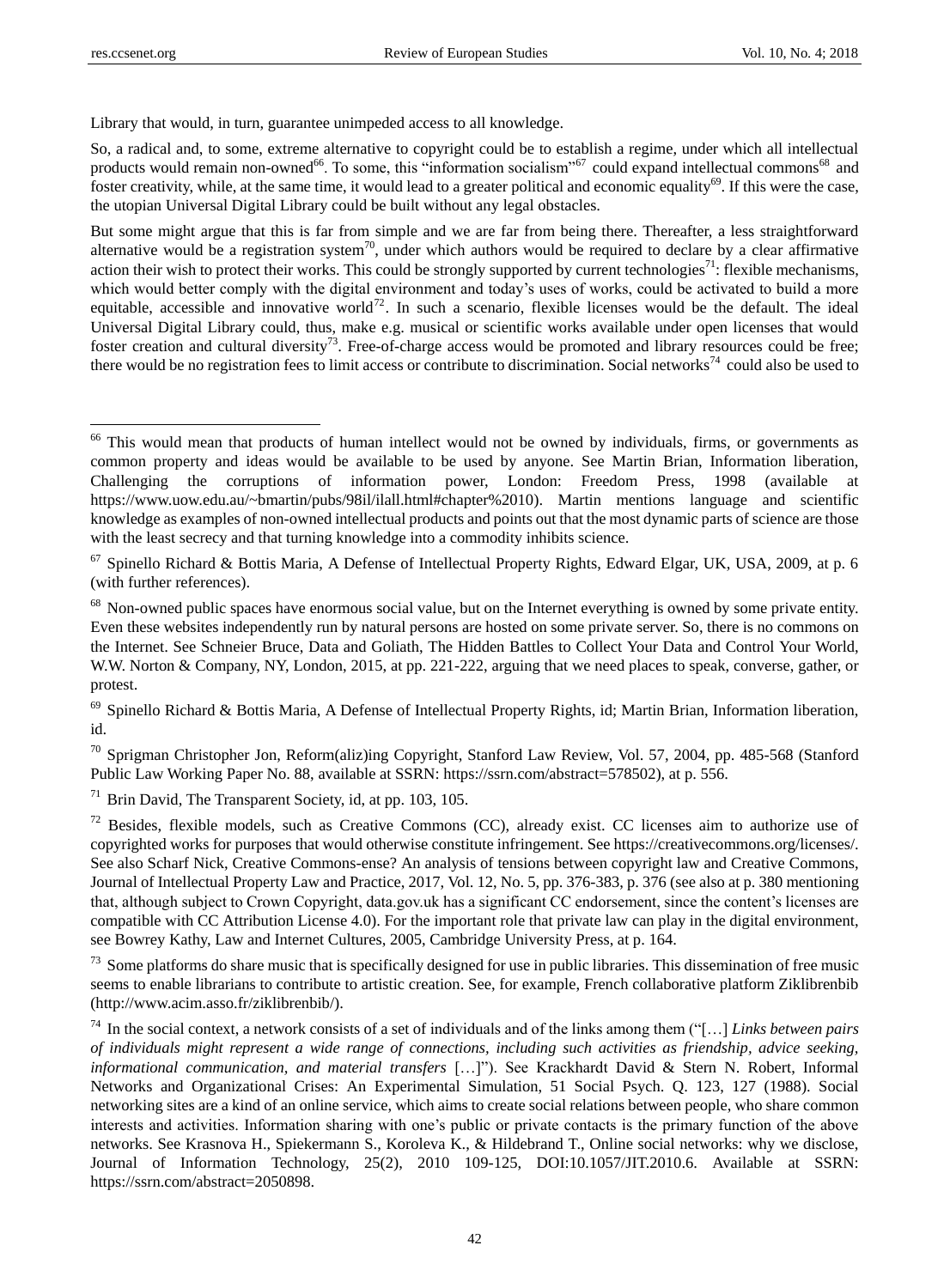share links to content or report new uploads<sup>75</sup>.

But only mathematicians can prove things using pen and paper. The rest of us have to take ideas pragmatically into the real world and see what works<sup>76</sup>. In fact, it is extremely doubtful whether, for example, artists would choose to teach their art, instead of selling it<sup>77</sup>. And since such –not that dangerous– utopias would most probably not "find" their lobbyist<sup>78</sup> let us move on to further –more doable– proposals, based on Information Ethics, to support the potential of today's physical and digital libraries as equalizers of access to information.

## **3. Libraries' Potential to Promote Information Ethics and Bridge the Digital Divide**

"Information ethics"<sup>79</sup> deals with moral dilemmas and ethical conflicts arising from interactions between humans and information (e.g. creation or organization), Information and Communication Technologies (ICT), and information systems<sup>80</sup>. It is concerned (amongst others) with choices and decisions that have to be made in several topics, including access, ownership, privacy, security or community<sup>81</sup>.

As some authors have argued, information professionals should take responsibility and action for information policies in both professional and public settings<sup>82</sup>. In this context, human freedom should play a key role as a principle of openness of human beings to each other and to the world<sup>83</sup>. Thereafter, technology and humans could be united in harmony to ensure that the benefits of information technology are, not only distributed equitably but also, used by people to shape their own  $lives^{84}$ .

<sup>78</sup> Lessig Lawrence, Free Culture, Jan. 31, 2008, Speech at Stanford University (mentioning that the reason why copyright term was extended was that Mickey Mouse had a lobbyist, whereas the public domain did not).

 $<sup>79</sup>$  Information ethics has grown out of the interaction between traditions of librarianship and new technologies. Respect</sup> for privacy, defense of intellectual freedom, and devotion to collections were some of the main concerns of librarianship before the emergence of computers. See Asheim Lester, Not censorship but selection, Wilson Library Bulletin, September 1953, pp. 63-67, available at http://www.ala.org/advocacy/intfreedom/NotCensorshipButSelection.

<sup>80</sup> Robert Hauptman was the first to use the term "Information Ethics". Hauptman Robert, Ethical Challenges in Librarianship, Phoenix, AZ, Oryx Press, 1988, p. 3; Froehlich Thomas, A brief history of information ethics, bid, textos universitaris de biblioteconomia i documentació, número 13, 2004, Facultat de Biblioteconomia i Documentació, Universitat de Barcelona (available at http://bid.ub.edu/13froel2.htm).

 $81$  Smith Martha, Information ethics, id, at p. 32. As Smith aptly puts it, if ethics aims to study how to think with regard to ordering human life and if technology relates to tools and practices to advance human aims, then ICT and ethics must dance together ("*even if badly*"). Smith Martha, id, at p. 40.

<sup>82</sup> Capurro Rafael, Information ethos and information ethics, id.

<sup>83</sup> Capurro Rafael, Moral Issues in Information Science, first published as: Report TRITA-LIB-6024 (Royal Institute of Technology Library, Stockholm, Sweden) 1985, also published in Journal of information science, 11, 1985, pp. 113-123 (available at http://www.capurro.de/moral.htm). Capurro speaks of the concept of "specialized information" that includes all kinds of scientific, technical, economic and societal knowledge.

<sup>84</sup> Capurro Rafael, Information Technology and Technologies of the Self, in Annual Meeting of the American Society for Information Science (ASIS), Pittsburgh, October 25-29, 1992, also in the Journal of Information Ethics, 1996, Vol. 5, No. 2, pp. 19-28. Available at http://www.capurro.de/self.htm. Capurro uses the term "technologies of the self" to approach the ethical goal of uniting nature, man and technology in harmony. Others have used the term "technological self" to refer to a human self constructed by technologies and practices of societies. See Margolis Zoseph, The technological self, in E. E Byrne and J. C. Pitt (eds), Philosophy and Technology: Technological Transformation: Contextual and Conceptual Implications, Vol. 5, Kluwer Academic, Dordrecht, The Netherlands, 1989, pp. 1-15; Hoffmann Anna Lauren, Privacy, Intellectual Freedom, and Self-Respect: Technological and Philosophical Lessons for Libraries, in Perspectives on

<sup>&</sup>lt;sup>75</sup> Gisolfi Peter, New trends that define the  $21<sup>st</sup>$ -Century-Library, Advances in Library Administration, pp. 173-195 (published online: 16 Jun 2015; https://doi.org/10.1108/S0732-067120150000033005), at p. 183.

<sup>76</sup> Brin David, The Transparent Society, id, at p. 18.

 $77$  With regard to major recording labels, they perform four basic tasks: production, distribution, price fixing, and gate-keeping (Vaidhyanathan Siva, The Anarchist in the Library, id, at p. 48). But bands, today, can use home computers to record music, put up their websites, and give away MP3s on peer-to-peer systems. Since they can –and do– make money through live performances, commons-based production and distribution may not seem so hard. Besides, music distribution has been all about "decorporatization" and "deregulation", while music corporations no longer control the flow, the prices, or the terms of access. Vaidhyanathan Siva, The Anarchist in the Library, id, at p. 106.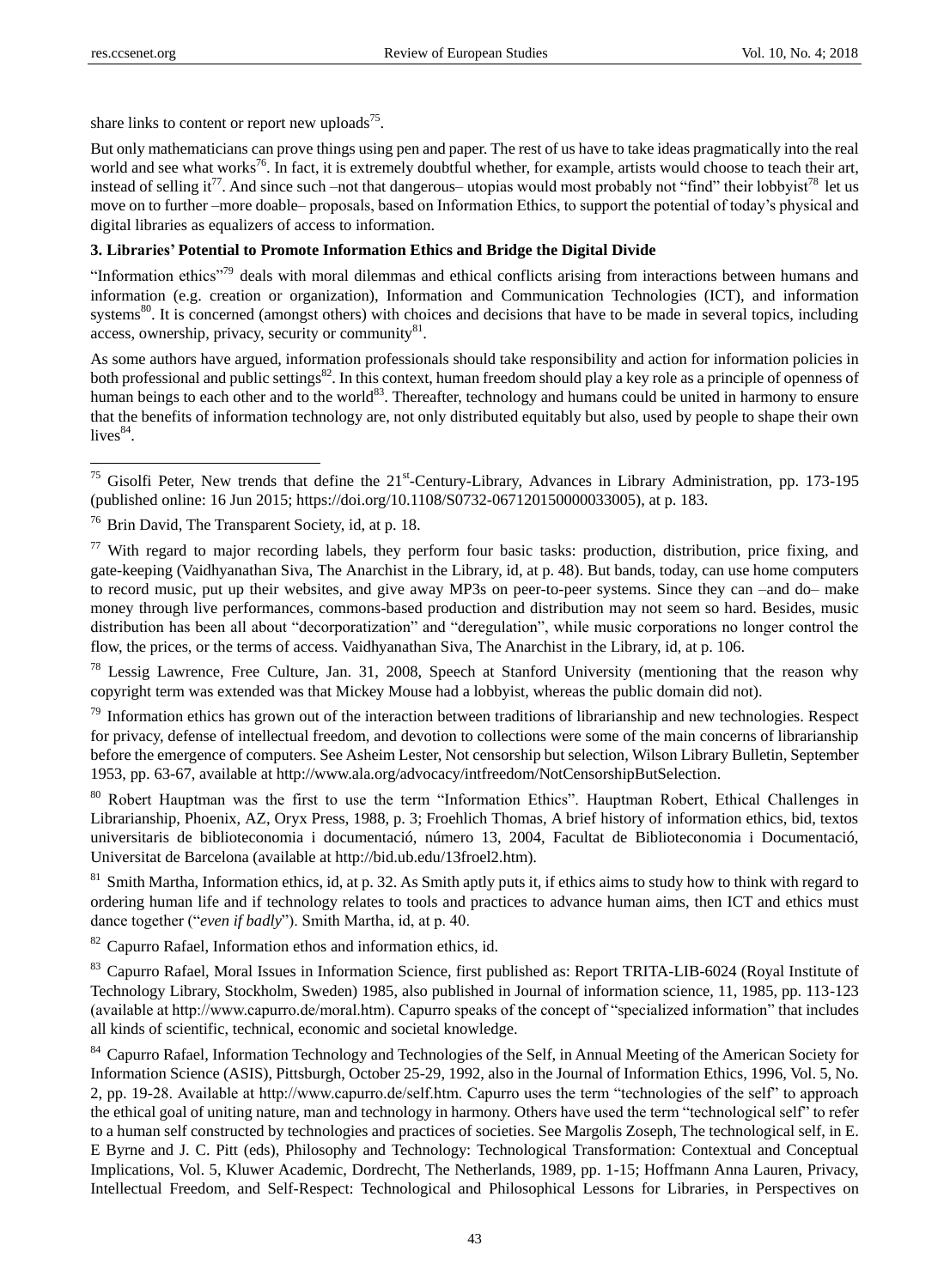So, could technologies be used to bridge the gap between the information rich and the information poor, and fight the oligarchic control of information resources $85$ ?

Digital divide refers to gaps between ICT haves and have-nots<sup>86</sup>, which include differences with regard to access to information, access to appropriate ICT hardware and software, literacy rates, and ICT skill-sets $^{87}$ . The main problem can be regarded in terms of inequality concerning a gap in meaningful access to ICT. This requires not only availability of technology but also the ability to use it –for socially useful purposes and– to economic and cultural advantage $^{88}.$ 

In this context, access could be not only understood in a way to go beyond simple network connection but also regarded as an important tool that promotes human rights, whose enjoyment may be affected by the digital divide<sup>89</sup>. Indeed, human rights, such as the right to free speech or education (to name but a few), are facilitated by Internet access in ways that exceed capacities of previous ICTs. Hence, many authors have proposed the recognition of –meaningful– Internet access itself as a fundamental human right $90$ , which is necessary to survive and live a full life $91$ . So, access to information could

Libraries as Institutions of Human Rights and Social Justice (published online: 26 Feb 2016, pp. 49-69, available at https://doi.org/10.1108/S0065-283020160000041003), at pp. 50-56. Hoffmann focuses on the importance of self-respect for the realization of social justice and argues that libraries can be regarded as sites for self-respect.

<sup>85</sup> Capurro Rafael, Towards an information ecology, Contribution to the NORDINFO International seminar "Information and Quality", Royal School of Librarianship, Copenhagen, 23-25 August 1989. Proceedings: I. Wormell (ed.): Information Quality. Definitions and Dimensions. London, Taylor Graham 1990, pp. 122-139. Available at http://www.capurro.de/nordinf.htm.

<sup>86</sup> See Russell E. Susan, Libraries' role in equalizing access to information, Library Management, Vol. 30 Issue: 1/2, 2009, pp. 69-76. Available at https://doi.org/10.1108/01435120910927538. Russell studies the gap between those who have access to the latest information technologies and those who do not, and points out that the digital divide may be measured by computer ownership and internet accessibility (see at p. 69, with further references to Katsinas S. G., Moeck Patricia, The Digital Divide and Rural Community Colleges: Problems and Prospects, March 2002, Community College Journal of Research and Practice, 26(3), pp. 207-224, DOI10.1080/106689202317245419).

 $87$  Himma Kenneth Einar, Bottis Maria, Digital Technologies and the obligation to alleviate poverty: the digital divide, information gap and two forms of poverty, chapter 26, in Ethics and Emerging Technologies, Ronald Sandler editions, Palgave Mcmillan, 2014, pp. 333-346, at p. 333. Available at https://bottis.ihrc.gr/gr/publications/2014/.

<sup>88</sup> Himma Kenneth Einar, Bottis Maria, id, at pp. 334-335, 342-346, who aptly observe that one "*cannot eat*" ICTs, Internet access, or information; that physical infrastructure is needed to enable people's access and participation in the online economy; and that people should have the ability to use ICTs to produce an output that is "*ultimately marketable in a global economy*".

<sup>89</sup> Given that many forms of digital divides still remain between and within nations and people, institutions have recognized the need to bridge them and have affirmed the importance to apply a human rights-based approach in providing and expanding access to the Internet. See Resolution "The promotion, protection and enjoyment of human rights on the Internet" of the Human Rights Council of the United Nations (General Assembly), Promotion and protection of all human rights, civil, political, economic, social and cultural rights, including the right to development, A/HRC/32/L.20, Thirty-second session, Agenda item 3, 27 June 2016, available at http://thehill.com/sites/default/files/a\_hrc\_32\_l.20\_english-or-30-june.pdf.

9090 La Rue Frank, Report of the Special Rapporteur on the promotion and protection of the right to freedom of opinion and expression, Human Rights Council, Seventeenth session (May 16, 2011), Agenda item 3, "Promotion and protection of all human rights, civil, political, economic, social and cultural rights, including the right to development", United Nations (General Assembly), A/HRC/17/27, at par. 21, mentioning that "[…] *By explicitly providing that everyone has the right to express him or herself through any media, the Special Rapporteur underscores that article 19 of the Universal Declaration of Human Rights and the Covenant was drafted with foresight to include and to accommodate future technological developments through which individuals can exercise their right to freedom of expression. Hence, the framework of international human rights law remains relevant today and equally applicable to new communication technologies such as the Internet* […]". Available at

http://www2.ohchr.org/english/bodies/hrcouncil/docs/17session/A.HRC.17.27\_en.pdf.

<sup>91</sup> Petri Claire, Rural Libraries and the Human Right to Internet Access, in Rural and Small Public Libraries: Challenges and Opportunities (published online: 03 Nov 2017, pp. 13-35), at p. 21. Available at https://doi.org/10.1108/S0065-283020170000043002.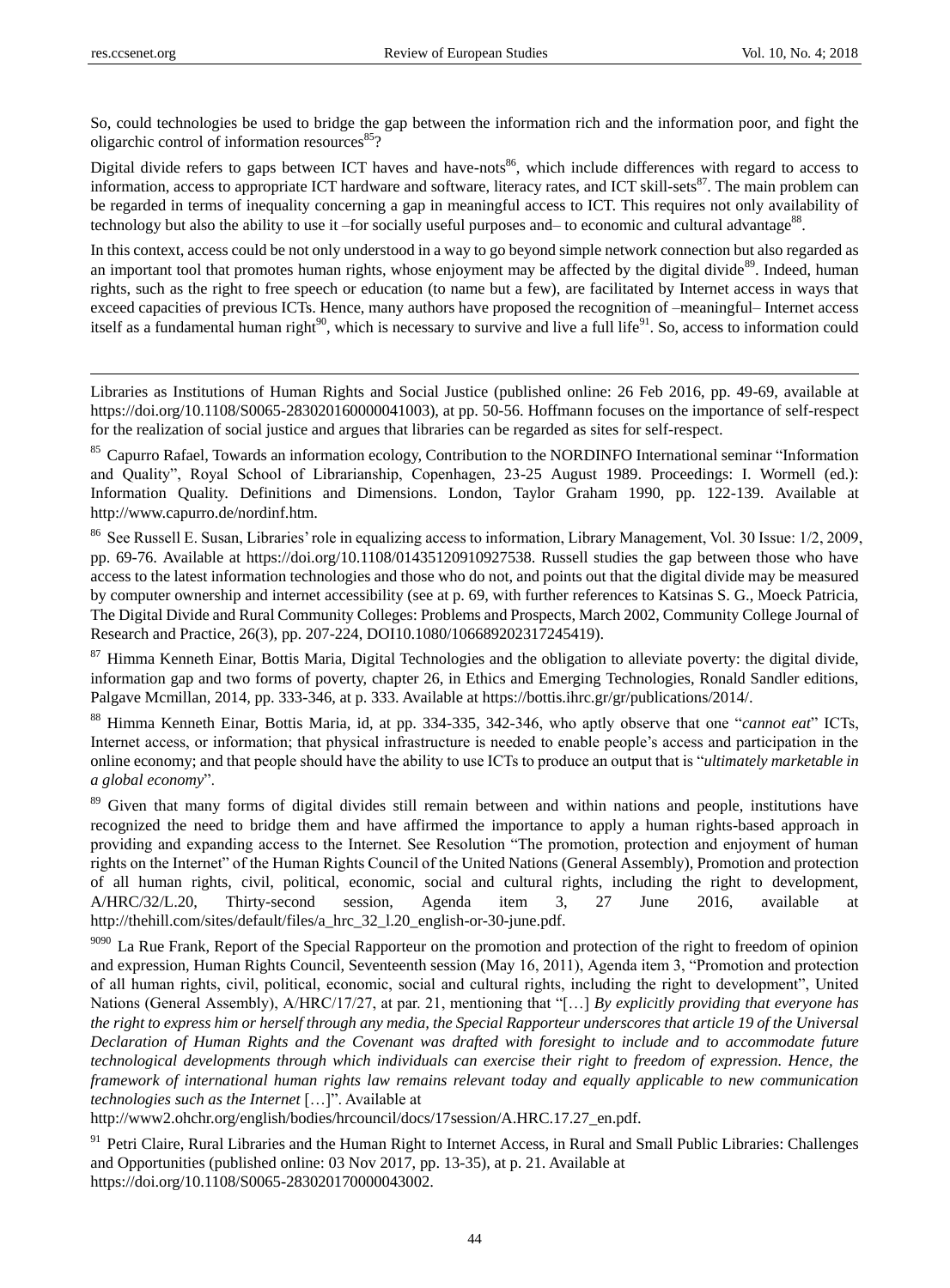be treated (or even defined<sup>92</sup>) as a freedom and an opportunity to connect to, make use of, and benefit from the Internet and the information available on  $it^{93}$ .

And how could libraries equalize this access and bridge the emerging gaps?

A basic plan could be to increase the availability of public access computers. But, since our approach calls for an effective use, information literacy<sup>94</sup> skills could be, simultaneously, developed through software and computer programs. Such accessibility and training would very likely enable libraries to act as "equalizers" that would focus on the relevant community's unique requirements.

To better apply the above plan, libraries could convert several of their physical materials to digital format. Space could, hence, be utilized to welcome more Internet-equipped computers. Indeed, some libraries not only have moved towards this direction but have also undertaken initiatives to provide innovative "laptop-borrowing" services and make such computers available for "checkout"<sup>95</sup>. Furthermore, "training classes" could be introduced to make use of technologies more meaningful and meet users' needs. Such classes would very likely teach the audience how to use e.g. software programs<sup>96</sup> or how to conduct online searches, and could also introduce "Ethics" as a new subject in the above teaching sessions<sup>97</sup>.

Libraries could also prove their potential as a community cultural centre and welcome various programs, including not only conferences or lectures but films, concerts, exhibitions or even dramatic performances<sup>98</sup> as well. Thus, parts in a

https://www.ideals.illinois.edu/bitstream/handle/2142/47410/265\_ready.pdf?sequence=2&isAllowed=y.

<sup>93</sup> To some, there are several aspects of access to the Internet: physical access that involves simply connecting to the Internet; intellectual access, which refers to knowing how to use the Internet, and understanding the information received, and; social access that deals with the groups one may identify with and the values and norms these groups support. See Burnett Gary, Jaeger T. Paul, Thompson M. Kim, Normative behavior and information: The social aspects of information access, in Library & Information Science Research, Volume 30, Issue 1, March 2008, pp. 56-66, at pp. 57-58 (https://doi.org/10.1016/j.lisr.2007.07.003).

<sup>94</sup> With regard to literacy, some authors have proposed to move on to a higher level and change basic education and literacy from the traditional "3Rs" (i.e. Reading, Writing, and Arithmetic) to "LNCI", a standard that includes Literacy (i.e. reading and writing), Numeracy (i.e. working with numbers), Communicacy (i.e. effective communication), and Innovativeness/Initiative. See OleKambainei Emmanuel, Sintim-Misa Mavis Ampah, Info-communication for Development in Africa, The African Connection Initiative, in Joseph O. Okpaku (ed.), Information and Communication Technologies for African Development. An Assessment of Progress and Challenges Ahead. New York, 2003, pp. 151-173; Capurro Rafael, Information ethics for and from Africa, Keynote address at the African Information Ethics Conference Pretoria (South Africa), 5<sup>th</sup> to 7<sup>th</sup> February 2007, in the International Review of Information Ethics (IRIE), 2007, reprinted in Journal of the American Society for Information Science and Technology, 59 (7), pp. 1-9, 2008. Available at http://www.capurro.de/africa.html. Capurro, calling for a broader perspective, points out that (African) information ethics is not only about access and use of technology: what we are dealing with is not a technical problem but a problem of "*social exclusion, manipulation, exploitation, and annihilation of human beings*".

<sup>95</sup> See, for instance, the University of Oklahoma libraries' website (https://libraries.ou.edu/content/laptop-computer-borrowing). Under the University's policies, laptops can be borrowed for up to three hours. The University's building has also wireless access to serve students, who own a laptop but do not have Internet access.

<sup>96</sup> For example, Norman Public Library of Oklahoma provides both computer-classes and one-to-one assistance. See http://pioneerlibrarysystem.org/hometowns/norman-central.

<sup>97</sup> Schöpfel Joachim, Open Access, Privacy, and Human Rights: A Case Study on Ethics in Library and Information Sciences Education, in Perspectives on Libraries as Institutions of Human Rights and Social Justice, Advances in Librarianship, 2016, vol. 41 (published online: 26 Feb 2016), pp. 349-371 at p. 370, where it is mentioned that students do not learn ethics as they learn XML or a foreign language (available at

https://doi.org/10.1108/S0065-283020160000041015). Schöpfel suggests that free "civil digital workplaces" could also be created to fight digital divide and support citizens' equality with regard to information technology. Schöpfel Joachim, id, at p. 360.

<sup>98</sup> For example, Bronxville Public Library (New York) is "*not just about books*". It is also a cultural center that presents concerts, lectures, poetry readings, art exhibitions, films, or special programs for teens. See

<sup>&</sup>lt;sup>92</sup> Mathiesen Kay, Facets of access: A conceptual and standard threats analysis, in iConference 2014 Proceedings, 605-611, at p. 607 (doi:10.9776/14265), available at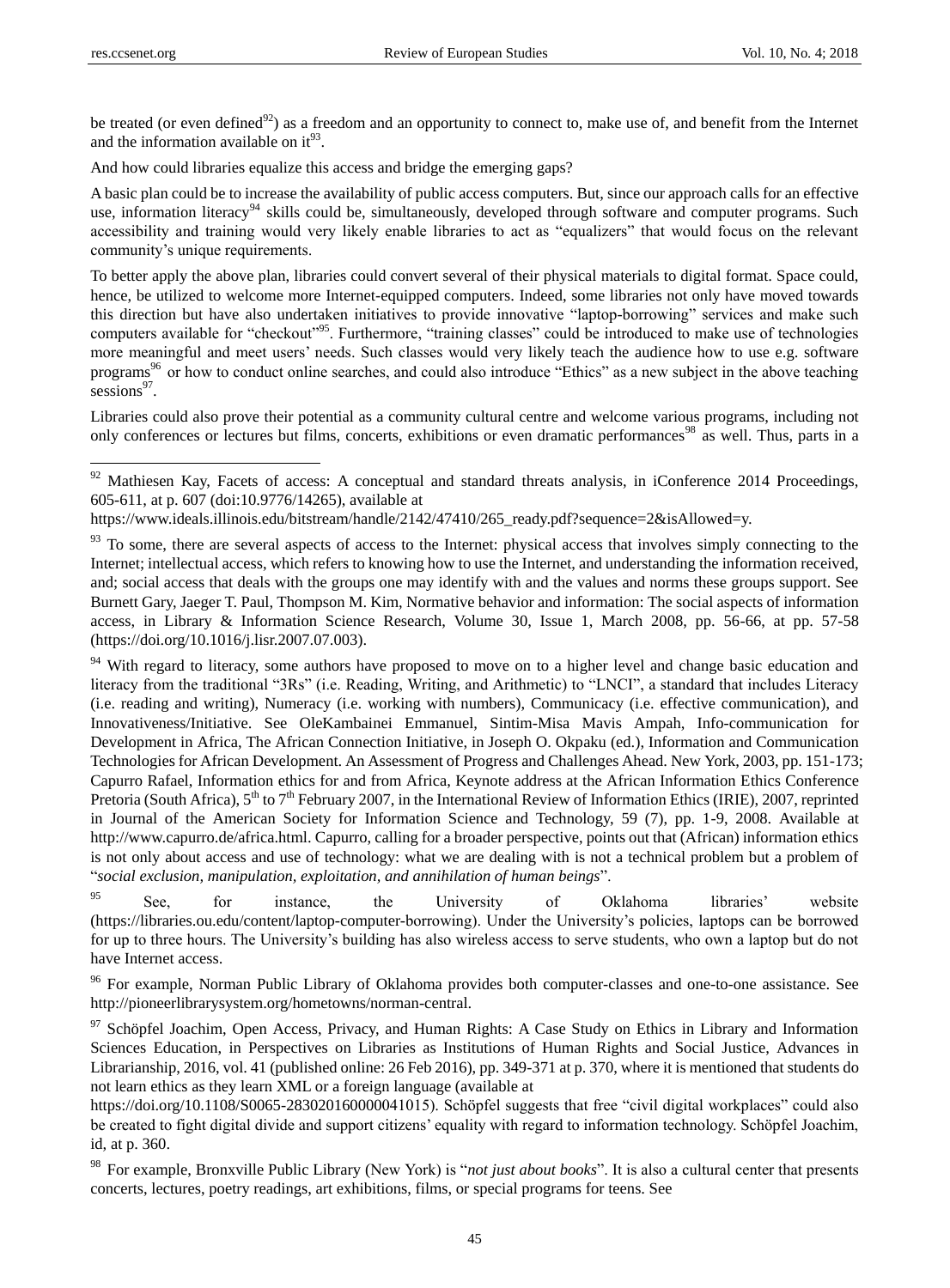library could be used to encourage people to participate in events, talk and, hence, connect with each other, and share their experience and knowledge. By encouraging such interaction the idea and the sense of the community could be enhanced<sup>99</sup>.

To sum up, making public access to Internet-equipped computers available and introducing training classes, which would include not only "how-to-use-technologies" lectures but an "independent subject" concerning Information Ethics as well, could constitute a good starting point. Thereafter, libraries could act as community cultural centers and, thus, present several events to encourage peoples' interaction and promote the idea of the community. This way, libraries would move from their previous "shhhh-model", which discouraged –talking and– interaction, towards a new "community-based-model" that could very well bridge gaps between haves and have-nots, and minimize or even set aside differences with regard to access to information and appropriate ICTs.

## **4. Discussion**

 $\overline{a}$ 

It is the very tradition of libraries that unimpeded and equitable access to information is an important element of functioning democratic societies<sup>100</sup>, while, as places where communities get constructed<sup>101</sup>, libraries have always been promoting intellectual freedom<sup>102</sup>. The very philosophy for Web development and the very goal of the Internet is to empower creativity, democratize production and celebrate the individual with the necessary attention drawn to mass  $collaboration<sup>103</sup>$ . And it is true that, so far, we have witnessed innumerous economic and social benefits that new technologies not only promise but also do create in multiple fields $104$ .

So, the creation of an ideal Universal Digital Library could be proposed to make all knowledge available and enable people to exercise their fundamental right to receive information. This scenario could be (inspired by and) based on current models of commons-based information production and peer production. And, today, we certainly have the technologies to render this idea a realistic act of benevolence and "a-piece-of-cake-task" thanks to existing systems. However, legal obstacles seem to turn such scenarios into a utopia that romantic authors may only dream of.

But culture is not a fixed condition; it is the product of interaction and its toughness and resiliency are determined by its ability to react creatively to the realities of new situations, rather than an ability to withstand change<sup>105</sup>.

http://bronxvillelibrary.org/lets/attend/. Darien Library in Darien (Connecticut) also uses "community rooms" for lectures, concerts or Friday night movies. See https://www.darienlibrary.org/events/calendar/adults/.

<sup>99</sup> For instance, the children's room at the Byram Shubert Library in Greenwich welcomes active users and encourages them to engage with each other. See https://www.greenwichlibrary.org/byram-shubert/; https://www.greenwichlibrary.org/children/.

 $100$  See, in general, Mc Colvin R. Lionel, The Chance to Read: Public Libraries in the World Today, 1956, Phoenix House Limited.

<sup>101</sup> Wiegand Wayne, Broadening Our Perspectives, The Library Quarterly, Information, Community, Policy, Volume 73, Number 1, 2003, The University of Chicago Press, pp. v-x, at p. viii.

<sup>102</sup> Blitz Marc Jonathan, Constitutional Safeguards for Silent Experiments in Living: Libraries, the Right to Read, and a First Amendment Theory for an Unaccompanied Right to Receive Information, University of Missouri-Kansas City Law Review, 2006, Vol. 74, No. 4, pp. 799-882 (available at SSRN: https://ssrn.com/abstract=922335); Morgan Candace, Intellectual freedom: An enduring and all-embracing concept, in Intellectual freedom manual, 2006, 7<sup>th</sup> Edition, Office for Intellectual Freedom, American Library Association, pp. 3-13, at pp. 3, 8.

<sup>103</sup> Zimmer Michael, The externalities of Search 2.0: The Emerging Privacy Threats When The Drive For The Perfect Search Engine Meets Web 2.0, 2008, First Monday, 13(3), available at

http://firstmonday.org/ojs/index.php/fm/article/view/2136/1944#author.

<sup>104</sup> Indeed, thanks to new technologies crucial objectives have been achieved in fields of health care, education, or commerce. See Prins Corien, Property and Privacy: European Perspectives and the Commodification of our Identity, in L. Guibault and P.B. Hugenholtz (eds), The Future of the Public Domain, id, pp. 223-258, at pp. 226-230. See also Chang Junli, Zhu Xuezhong, Bioinformatics Databases: Intellectual Property Strategy, in Journal of Intellectual Property Rights, Vol. 15, Nov. 2015, pp. 447-454, at pp. 447, 449, who focus on the importance of bioinformatics (i.e. the science of information generation, transmission, receipt, and interpretation in biological systems) and argue that databases –when they consist of gene related data– should be put in the public domain.

<sup>105</sup> Levine W. Lawrence, Black Culture and Black Consciousness: Afro-American Folk Thought From Slavery To Freedom, New York, Oxford University Press, 1977, at p. 5, where it is mentioned that culture's ability to withstand change may be a sign of stagnation.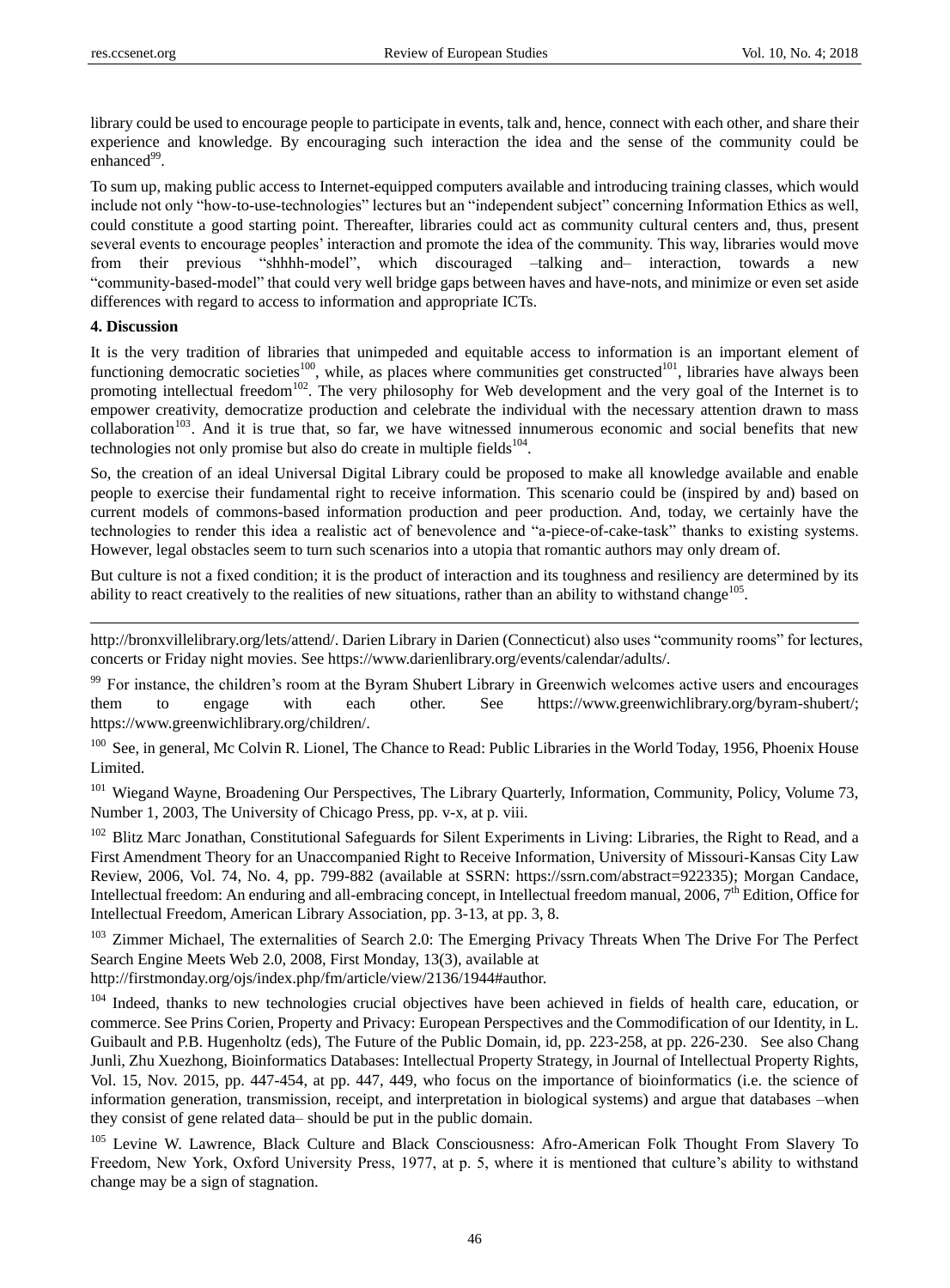$\overline{a}$ 

In this context, culture is a process. But so is law. Culture should be allowed to change. And so should law be. In fact, legal knowledge is a process, not a corpus. It is strategic and negotiable<sup>106</sup>. Courts require truth within given times, meaning the best kind of legal point is the one that works and gets the job done persuasively and efficiently<sup>107</sup>. Law facilitates the flow of information from the governing to the governed, but also allows information to flow from the governed to the governing, incorporating new data from legal disputes<sup>108</sup>. The life of law is not logic, but experience, the felt necessities of the time and the prevalent moral and political theories, the intuitions of public policy, or even the "*prejudices that judges*  share with their fellow-men<sup>"109</sup>. Law, as a social process, and legal practice, as a productive power of creativity that is used to satisfy needs, produce social norms<sup>110</sup>, imposing purpose over texts, data, or tradition<sup>11</sup> .

So, laws might someday encourage policies to build information regulation systems that reflect users' needs, instead of Disney's. Laws might someday create no (or at least low) barriers of entry to creative processes and cheap access to cultural materials through networks, libraries, universities, or any other institution built for sharing. Maybe, this same day, policies about who gets to own networks or about how long should copyright protection last may be subject to public debate, instead of being dictated by lobbyists. Perhaps, that day, lawmakers might understand the way culture works and grows. And the truth is it works best when content is cheap and easily distributed. It would be hard to name a cultural development that made a difference and that was not, at the same time, about communities sharing their ideas.

And if no lobbyist appears to submit such proposals, let us remember that, when drums became illegal in the American South to stifle communication across distances<sup>112</sup>, slaveholders outlawed the tools, but they never stopped the beat.

Perhaps, to some, the above proposals might not work in practice, but to others current copyright rules are creating a whole generation of thieves and terrorists<sup>113</sup>. Although it has been argued that without copyright (or without the alleged financial incentives to create), humanity would face the worst-case scenario of a cultural Dark Age, albeit, the "property talk instrument" could be regarded as a closed-system ideology that hopes to shut conversation down; who could argue for "theft"? So, what we probably need is an open and balanced discussion on openness and enclosure, protocols<sup>114</sup> and

<sup>109</sup> Holmes Wendell Oliver, The Common Law, Project Gutenberg, 2000 (originally published by The Lawbook Exchange, Ltd. in 1881), at p. 1, available at http://www.gutenberg.org/files/2449/2449-h/2449-h.htm.

<sup>110</sup> Adam Harkens Adams, The ghost in the legal machine: Algorithmic governmentality, economy, and the practice of law, Journal of Information, Communication and Ethics in Society, 2018, Vol. 16 Issue 1, pp. 16-31, at p. 27 (https://doi.org/10.1108/JICES-09-2016-0038).

<sup>111</sup> Dworkin Ronald, Law's Empire, 1986, Harvard University Press, at p. 228, available at http://www.filosoficas.unam.mx/~cruzparc/empire.pdf.

<sup>112</sup> Eileen Southern, The Music of Black Americans: A History,  $2<sup>nd</sup>$  Edition, New York, Norton, 1983; Howard Dodson, America's Cultural Roots Traced to Enslaved African Ancestors, National Geographic, February 5, 2003

(https://news.nationalgeographic.com/news/2003/02/0205\_030205\_jubilee4\_2.html); DJ Zhao, No drums allowed: Afro rhythmic mutations in America, August 1, 2014, ThisisAfrica

(https://thisisafrica.me/lifestyle/drums-allowed-afro-rhythmic-mutations-america/); Article 36 of the Slave Code of South Carolina (1740), available at

http://www.duhaime.org/LawMuseum/LawArticle-1501/1740-Slave-Code-of-South-Carolina-Articles-34-37.aspx.

<sup>&</sup>lt;sup>106</sup> Morison John & Leith Philip, The Barrister's World –and the nature of law, Open University Press, Buckingham, 1992, at p. 195. Available at

https://www.researchgate.net/publication/301350373\_The\_Barrister's\_World\_And\_the\_Nature\_of\_Law.

<sup>&</sup>lt;sup>107</sup> Morison John & Leith Philip, The Barrister's World –and the nature of law, id, at p. 95.

<sup>&</sup>lt;sup>108</sup> McGinnis John, Wasick Steven, Law's Algorithm, Florida Law Review, 2014, Vol. 66 No. 12/22, pp. 991-1050, at p. 993. Available at https://papers.ssrn.com/sol3/papers.cfm?abstract\_id=2130085. McGinnis and Wasick argue that the very nature of legal production depends on technology of its age and mention Greek democracy as an example. See McGinnis John, Wasick Steven, id, at p. 1000 (citing Callister Douglas Paul, Law's Box: Law, Jurisprudence and the Information Ecosphere, University of Missouri-Kansas, City Law Review, 2005, Vol. 74, pp. 263-334, at p. 276, who mentions that "[…] *publication of law is essential to Greek democracy, and failure to do so is equated with tyranny* […]". Available at SSRN: https://ssrn.com/abstract=703062).

<sup>&</sup>lt;sup>113</sup> Lessig Lawrence, Free Culture: How big media uses technology and the law to lock down culture and control creativity, id, at pp. 10, 18; Krikorian Gaëlle, Free-Trade Agreements and Neoliberalism: How to Derail the Political Rationales that Impose Strong Intellectual Property Protection, in Access to Knowledge in the age of intellectual property, Gaëlle Krikorian & Amy Kapczynski (eds), id, pp. 293-328, at p. 307.